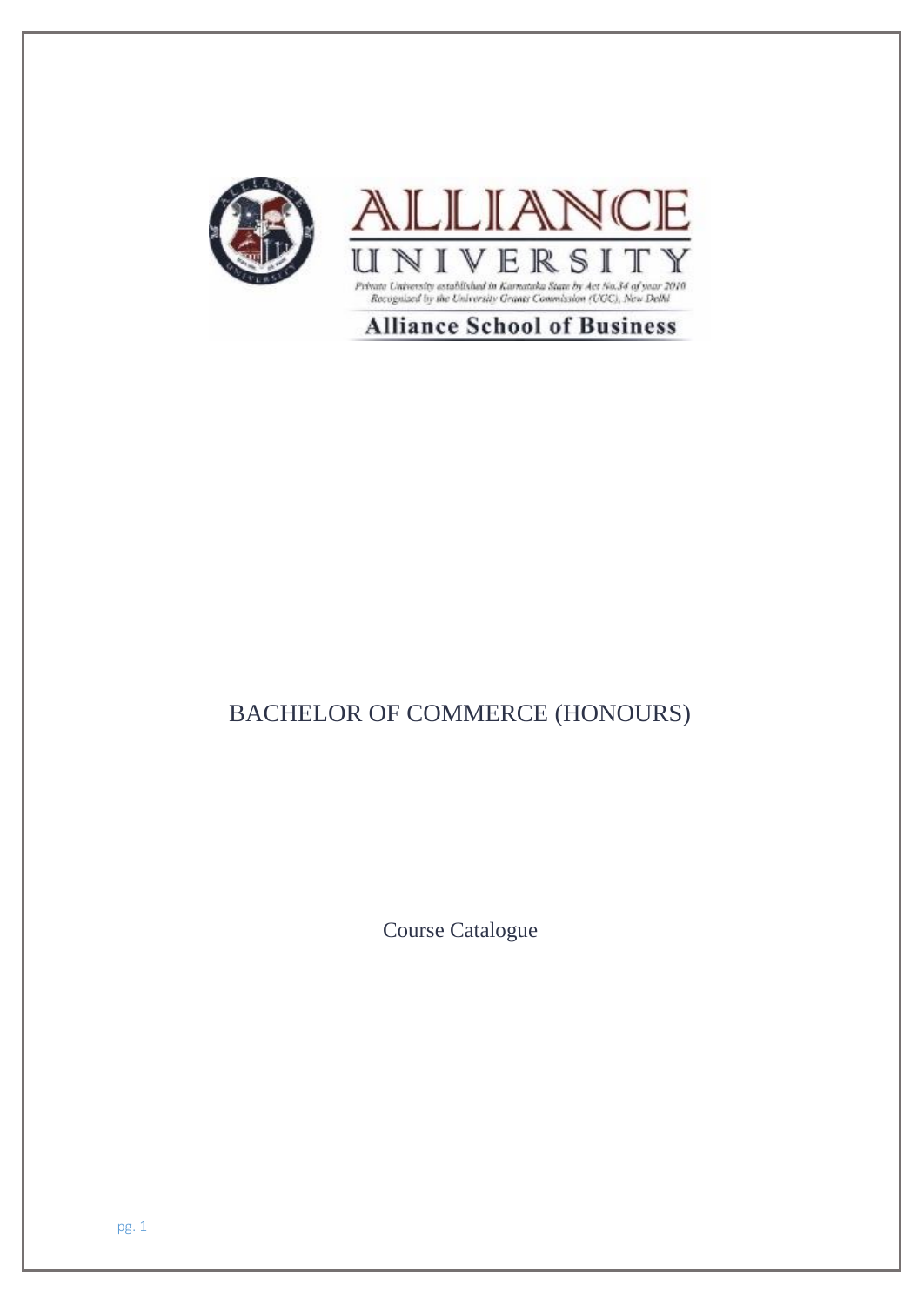© Department of Commerce Alliance School of Business, Alliance University, Bangalore, India

This is a controlled document. Unauthorized access, copying and replication in any form are expressly prohibited.

This document must not be copied in whole or in parts by any means, without the written authorization of the Registrar, Alliance University.

®All Rights Reserved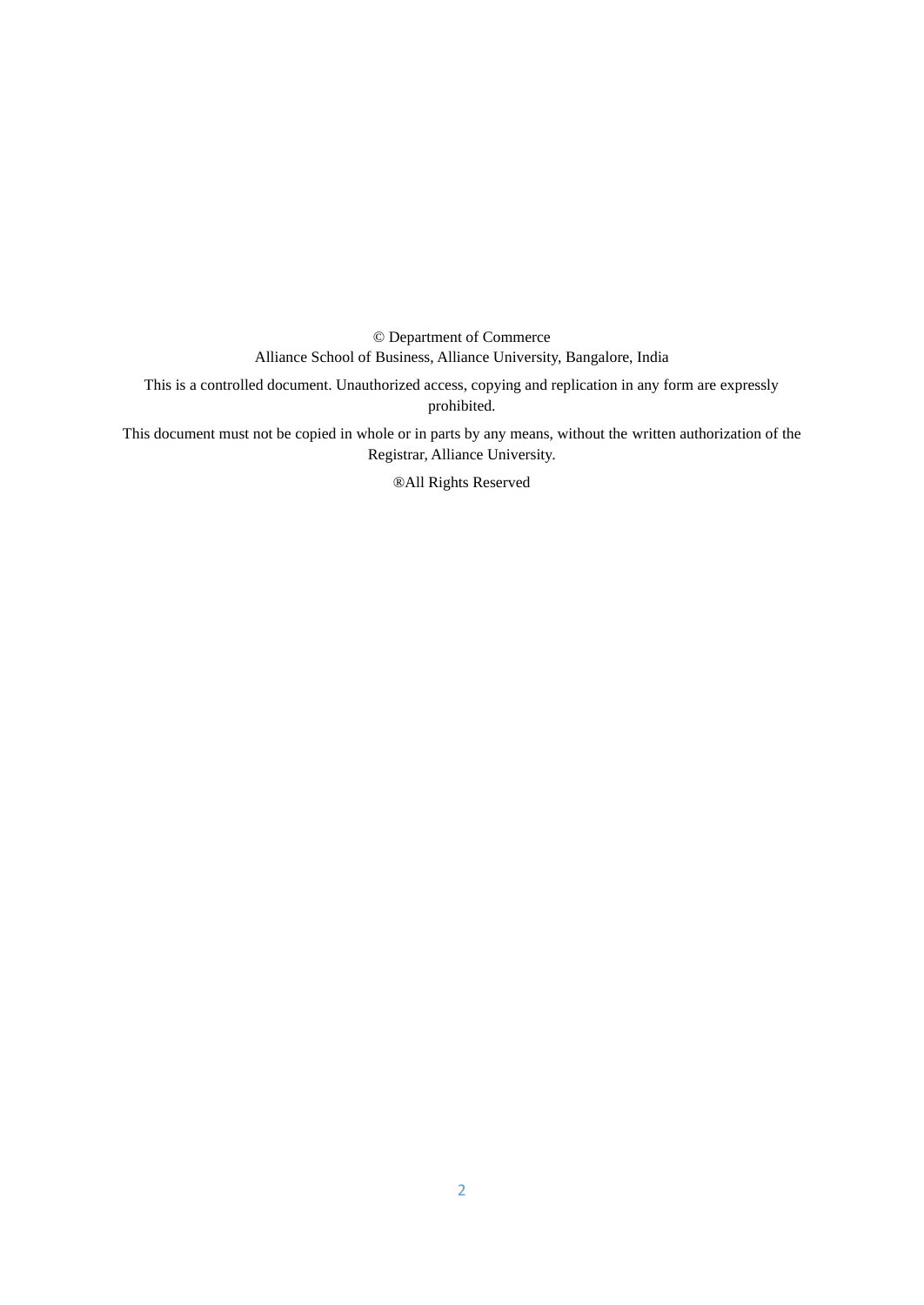# **Contents**

| <b>Department of Commerce</b>  |  |          |
|--------------------------------|--|----------|
| Bachelor of Commerce (Honours) |  | 6        |
| Curriculum                     |  | $7 - 23$ |
| <b>Student Hand Book</b>       |  | 24-34    |
| Dress Code                     |  | 35       |
| Undertaking                    |  | 36       |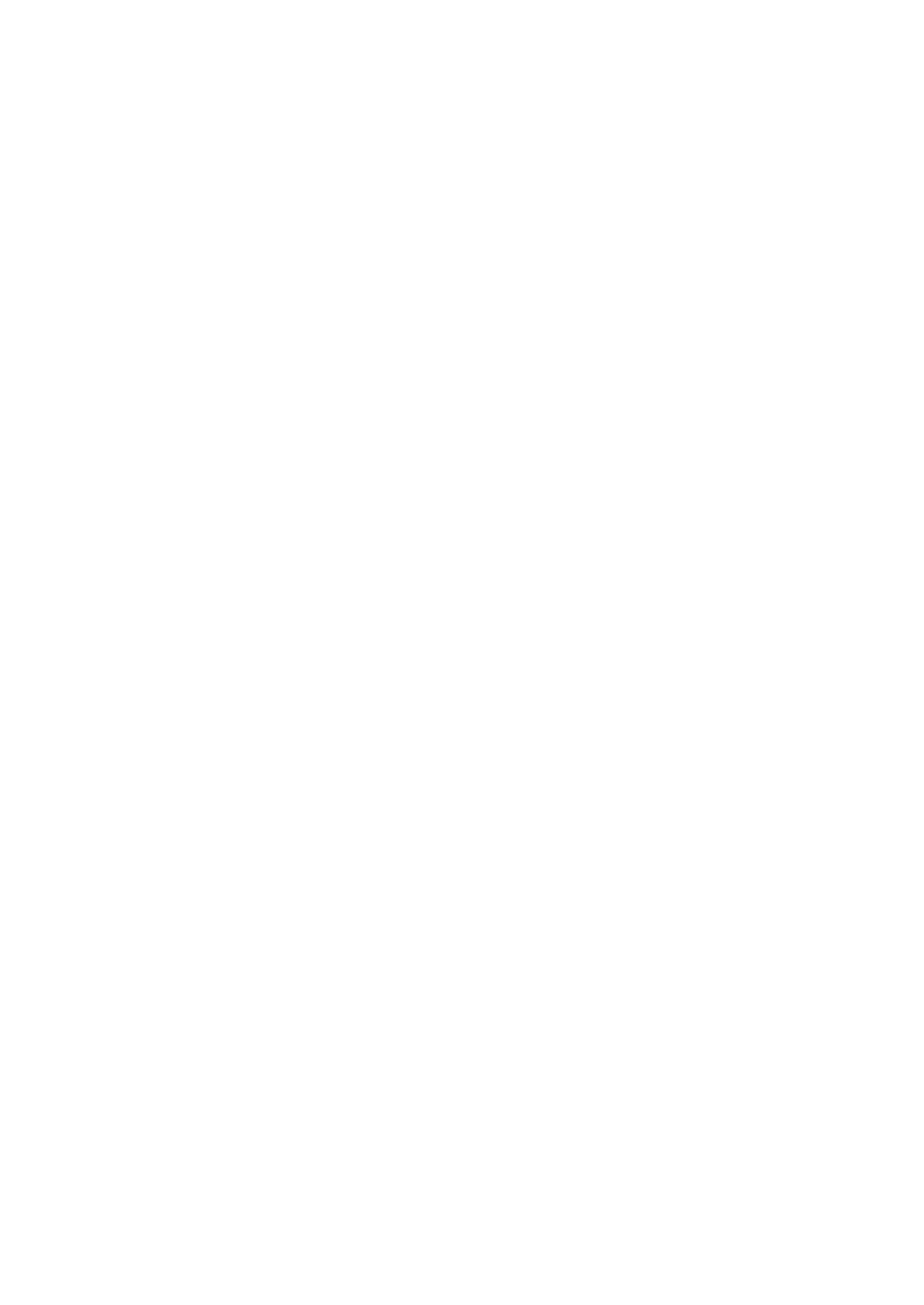#### **Welcome**

Welcome to the Department of Commerce, Alliance School of Business, Alliance University.

As new technology and market forces make the global economy profoundly competitive, business education needs to be rigorous and bold with an international perspective. New ideas, new products and new economies demand extraordinary insights, innovative tools and effective responses. You too are going to experience the turmoil of global changes in ways few others do, as you transit to professional roles in business. To manage this economic upheaval, which will only intensify, you need to reinforce yourself with skills and competencies that are timeless and flexible. The Bachelor of Commerce (Honours) offers options to enhance your intelligence and equips you with the powerful tools that will continuously assist you to achieve unprecedented success at every stage of your business career at the Department of Commerce, Alliance School of Business. Our distinguished faculty are wholeheartedly engaged to generate in the students the essential core managerial efficiency, and concentrate on fostering differentiating competencies in them—transforming each into an outstanding professional in business. One of the focal commitments of the Department of Commerce is to prepare students for successful lives and exceptional careers. At our Department, students are given the opportunity to attain a high level of specialty, while cultivating and strengthening their professionalabilitiesandtherequiredsoftskillsaswellasothervalue-addedcertifications.

The Alliance experience is demanding, but it is eminently rewarding and one where you follow your curiosity to explore new things, encounter new ideas and opinions while discovering your owncapabilities.

Welcome to the future of education. Welcome to the Department of Commerce at the Alliance School of Business.

# **Department of Commerce**

The Department of Commerce at the Alliance School of Business is driven by a vision to nurture graduates equipped with strong academic skills and expertise in commerce, finance, taxation, accountancy and other related disciplines of commerce and business studies. The innovatively- crafted courses of the Department of Commerce also instill in graduates a high level of integrity and professionalism, while preparing them for rewarding and fulfilling careers in banking, insurance, auditing, taxation and business management as well as for other professional roles such as security, economic and business analysts in financial institutions. The classes for the Bachelor of Commerce (Honours) course are held at the City Campus of Alliance University, which is conveniently located in the city of Bangalore and offers excellent infrastructure with fully equipped classrooms, a computer lab, Wi-Fi facility, library, a food court and wellappointed student hostels for both men and women.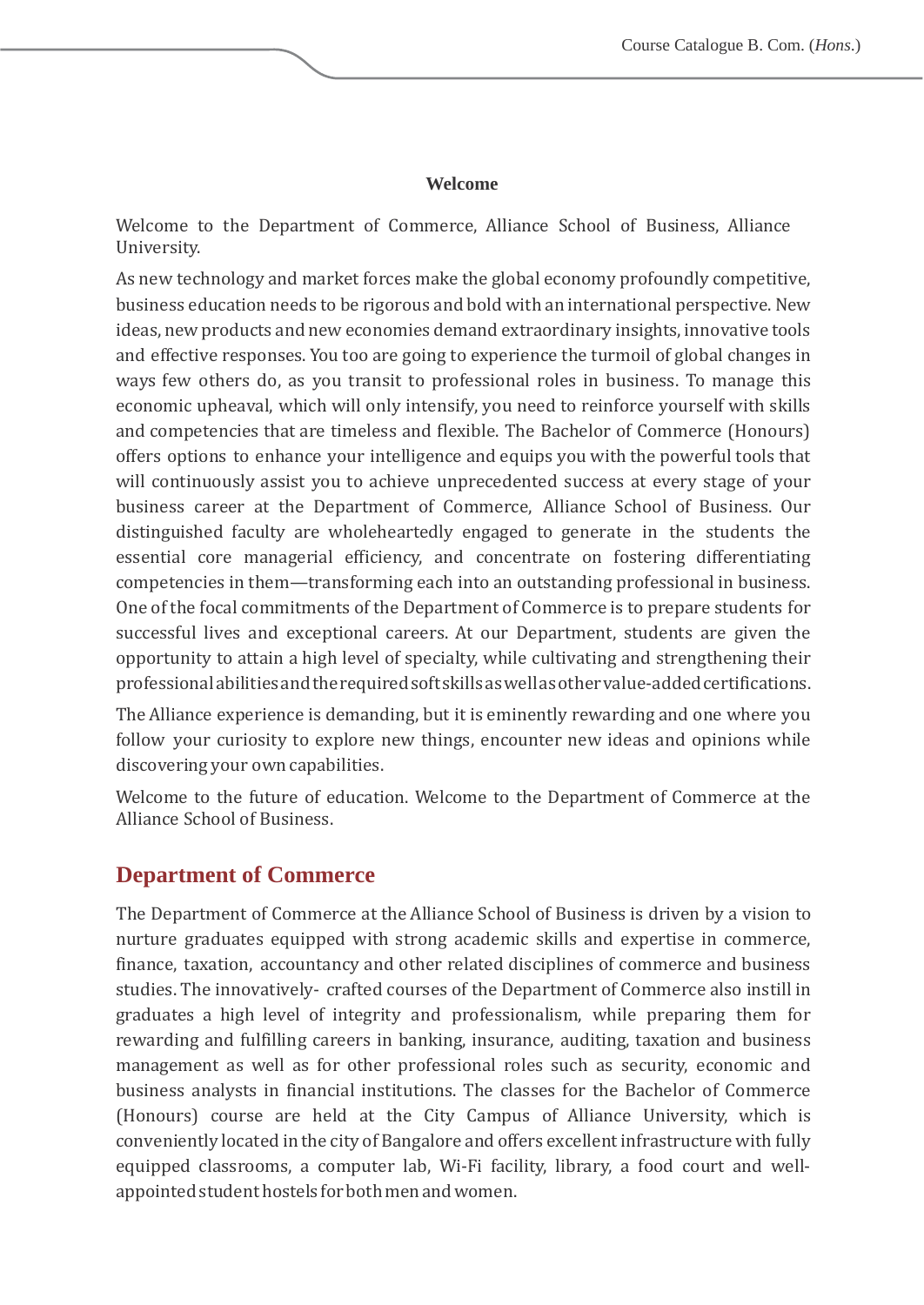# **Bachelor of Commerce (Honours)**

The Bachelor of Commerce (Honours) degree course offered by the Department of Commerce at the Alliance School of Business aims to impart strong subject-matter expertise to graduates by focusing on the learning that includes the knowledge of basic theories, principles, methods and procedures of commerce and accounting. More significantly, the course equips the graduates with the versatile domain knowledge in the areas of accounting, finance, taxation and other related subjects in commerce and accountancy along with the study of the applications of contemporarybusinesspractices in financial planning, decision making and control in business organizations. The curriculum of the Bachelor of Commerce (Honours) degree course at the Department of Commerce is rigorous and progressive and prepares its graduates for rewarding business careers.

#### **Features**

- · Three-year,full-timedegree course consistingof sixacademic semesters
- Specialization areas include: accounting and finance, human resource management, andmarketingmanagement
- Project work carried out over a full semester (Semester VI) along with regular coursework
- · Continuous assessment andevaluationisbasedonDuringSemesterAssessment andthe Semester End Examination
- Value added certification programs
- A student is required to complete a total of 138 credits including a project work for the successful completion of the Bachelor of Commerce (Honours) degree course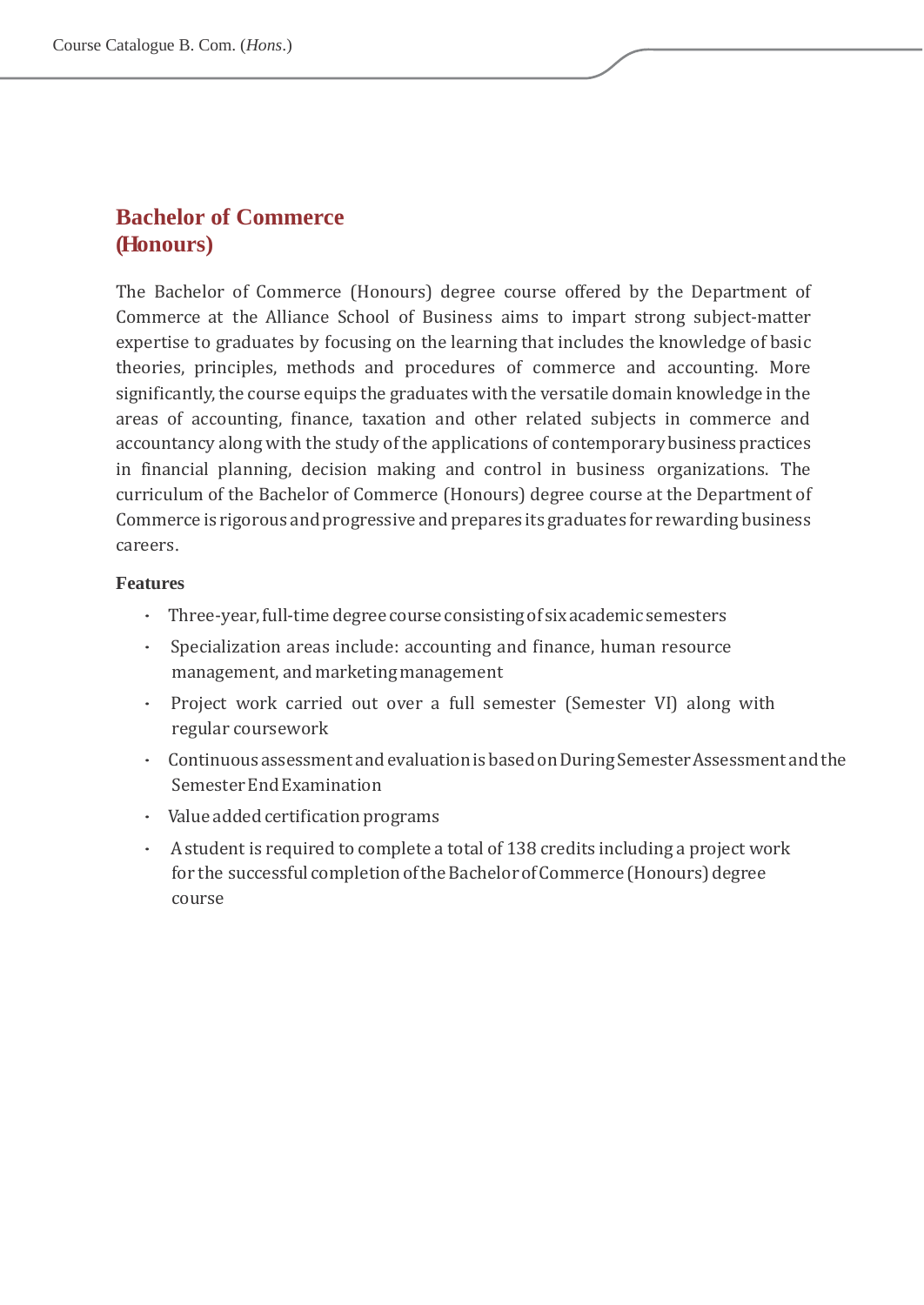#### **LearningOutcomes**

On the successful completion of the course, the graduates will:

- · Gain strong subject-matter expertise in the areas of finance and accountancy, taxation, statistics, banking, finance and other related disciplines such as marketing management andhumanresourcemanagement
- · Acquire problem-solving skills and conceptual clarity in commerce, accounting and finance

#### **Subject Credits**

Depending on the relevance, intensity and contents covered, different subjects are offered with the following durations:

| $4 \text{ credit subject} = 44 \text{ sessions} =$ |  | 51 classroom contact |
|----------------------------------------------------|--|----------------------|
| $3 \text{ credit subject} = 33 \text{ sessions} =$ |  | 38 classroom contact |
| $2 \text{ credit subject} = 22 \text{ sessions} =$ |  | 25 classroom contact |
| $1 \text{ credit subject} = 11 \text{ sessions} =$ |  | 13 classroom contact |
|                                                    |  |                      |

#### Each session is for a duration of one hour and fifteen minutes (75 minutes).

It is expected that students will put in three effort hours on their own for every single classroom contact hour. The rigor of the course is such that this will ensure students get a grade, 'B'. Obviously, more effort is needed to get a higher grade.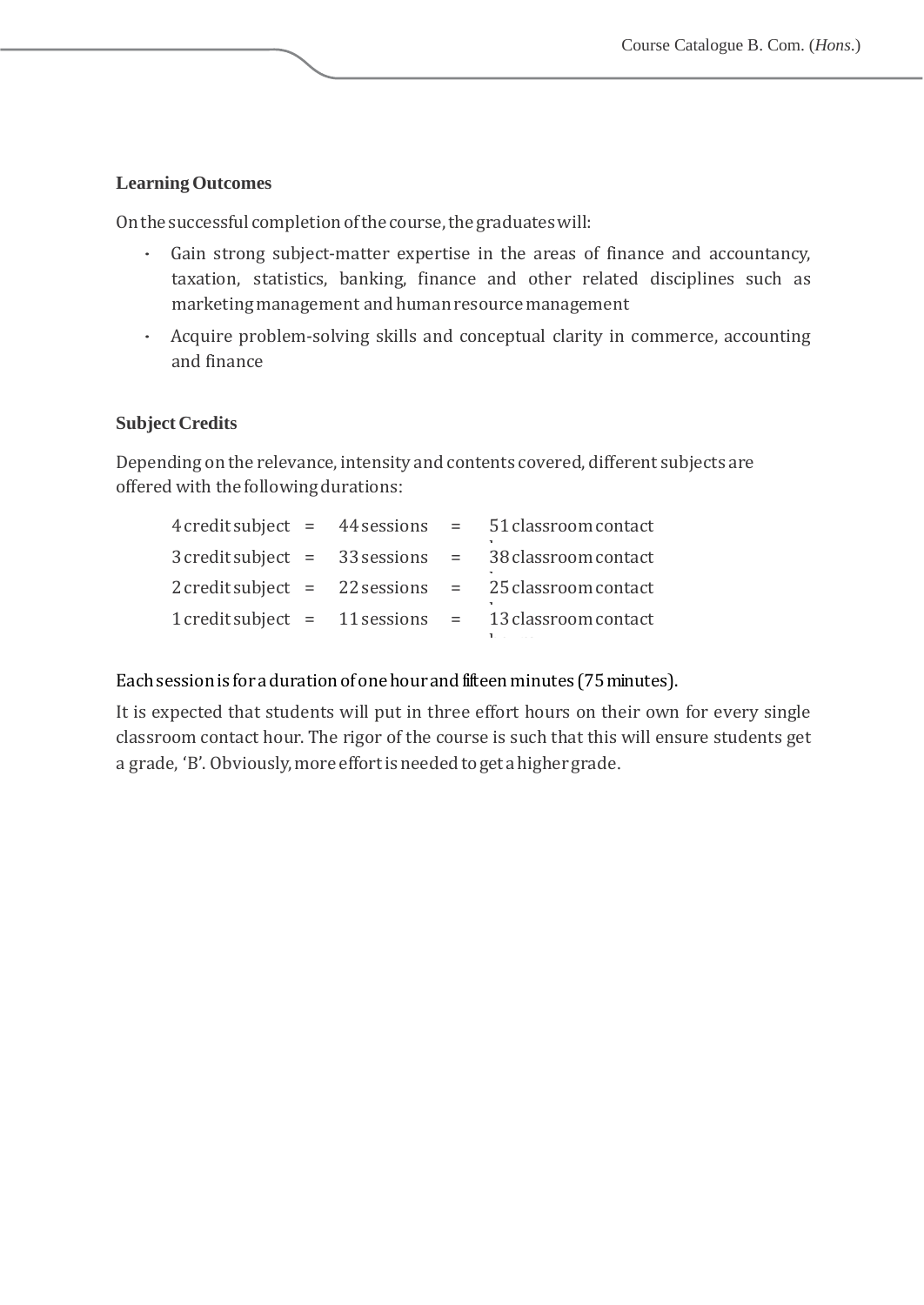# **Course Structure**

The curriculum of the B. Com. (*Hons*.) degree course is rigorous, contemporary and progressive, and delivers comprehensive learning to the student in the areas of commerce, finance and business studies. The curriculum is comprised of Core Subjects, Elective Subjects and Project Work.

| <b>Semester</b> | <b>Number</b><br>of Core<br><b>Subjects</b> | <b>Credits</b> | <b>Number</b><br><sub>of</sub><br><b>Elective</b><br><b>Subjects</b> | <b>Credits</b> | Project<br><b>Work</b> | <b>Credits</b> | <b>Total</b><br><b>Number</b><br>of<br><b>Subjects</b> | <b>Total</b><br><b>Credits</b> |
|-----------------|---------------------------------------------|----------------|----------------------------------------------------------------------|----------------|------------------------|----------------|--------------------------------------------------------|--------------------------------|
| I               | 6                                           | 19             |                                                                      |                |                        |                | 6                                                      | 19                             |
| $\mathbf{I}$    | 8                                           | 21             |                                                                      |                |                        |                | 8                                                      | 21                             |
| III             | $\overline{7}$                              | 22             |                                                                      |                |                        |                | 7                                                      | 22                             |
| IV              | 8                                           | 22             |                                                                      |                |                        |                | 8                                                      | 22                             |
| $\mathbf{V}$    | 5                                           | 16             | 2                                                                    | 8              |                        |                | 8                                                      | 24                             |
| VI              | 5                                           | 16             | $\overline{2}$                                                       | 8              | 1                      | 6              | 8                                                      | 30                             |
| Total           | 38                                          | 116            | 4                                                                    | 16             | 1                      | 6              | 45                                                     | 138                            |
|                 |                                             |                |                                                                      |                |                        |                |                                                        |                                |

*Note*:

Core Subjects: Core subjects are compulsory for all students, and are a core requirement to complete theB.Com.(*Hons*.) course.

Elective Subjects: Elective subjects in the B. Com. (*Hons*.) course are offered under three specialization areas of Accounting and Financial Management; Human Resource Management; and Marketing Management.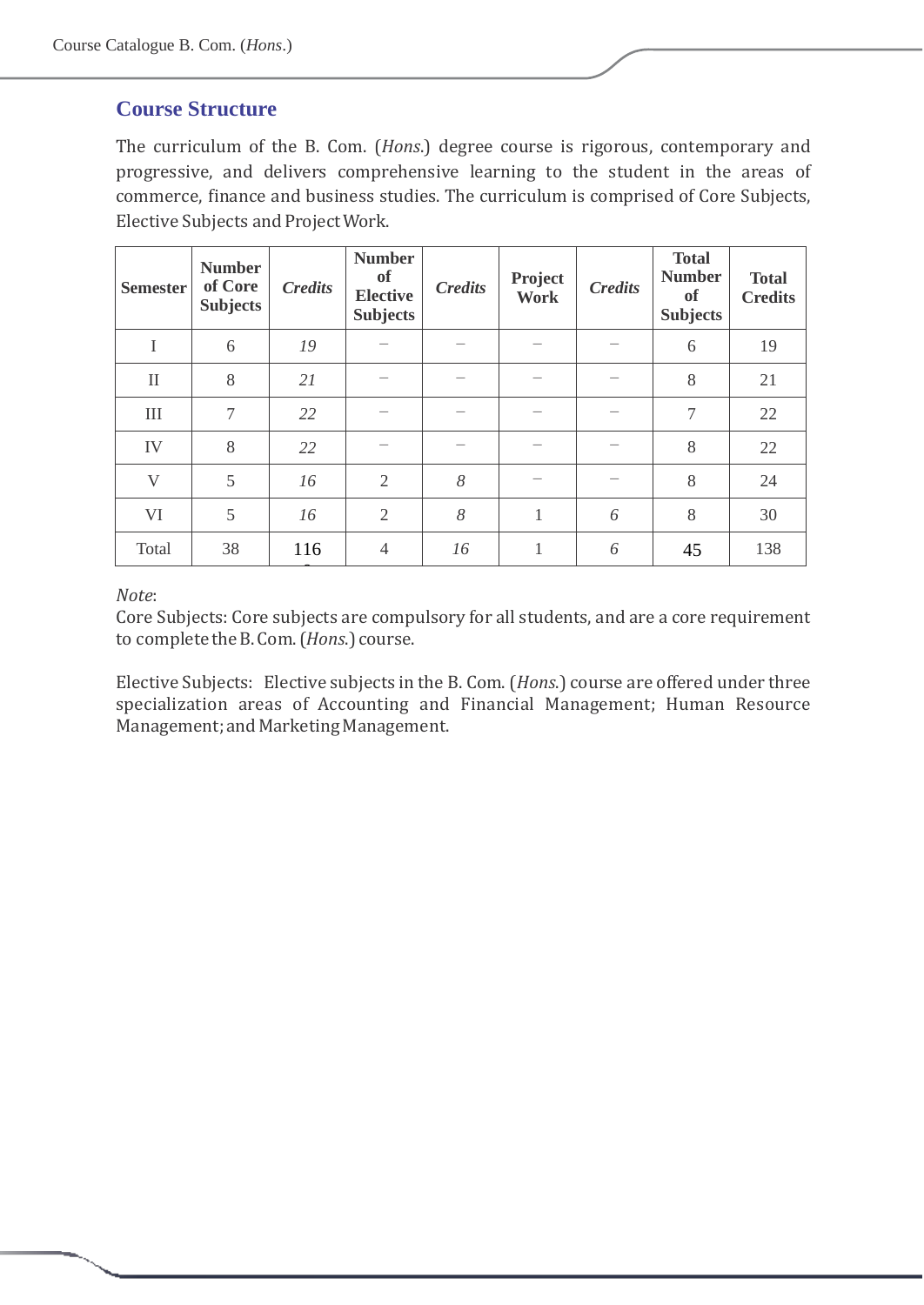#### **Semester I**

| <b>Subject Code</b> | <b>Subject Title</b>              | <b>Credits</b> |
|---------------------|-----------------------------------|----------------|
| <b>COM 200</b>      | Language: English-Phase A         | 3              |
| <b>COM 202</b>      | <b>Fundamentals of Management</b> |                |
| <b>COM 250</b>      | Principles of Accounting          |                |
| <b>COM 203</b>      | Microeconomics                    |                |
| <b>COM 204</b>      | <b>Business Mathematics</b>       | 3              |
| <b>COM 230</b>      | Human Resource Management         |                |

# **Semester II**

| <b>Subject Code</b> | <b>Subject Title</b>                     | <b>Credits</b>              |
|---------------------|------------------------------------------|-----------------------------|
| <b>COM 205</b>      | Language: English -Phase B               | 3                           |
| <b>COM 222</b>      | <b>Business Ethics and CSR</b>           | $\mathcal{D}_{\mathcal{L}}$ |
| <b>COM 207</b>      | <b>Macroeconomics</b>                    | 3                           |
| <b>COM 208</b>      | <b>Business Statistics</b>               | 3                           |
| <b>COM 209</b>      | <b>Environmental Studies</b>             |                             |
| <b>COM 251</b>      | Financial Accounting and Practices I     | 3                           |
| <b>COM 212</b>      | <b>Computer Applications in Business</b> | 3                           |
| <b>COM 231</b>      | <b>Organizational Behavior</b>           | 3                           |

#### **Semester III**

| <b>Subject Code</b> | <b>Subject Title</b>                  | <b>Credits</b>              |
|---------------------|---------------------------------------|-----------------------------|
| <b>COM 211</b>      | Business English and Communication -I | $\mathcal{D}_{\mathcal{L}}$ |
| <b>COM 240</b>      | <b>Marketing Management</b>           | 3                           |
| <b>COM 261</b>      | Financial Accounting and Practices II | 3                           |
| <b>COM 252</b>      | Corporate Accounting                  | 4                           |
| <b>COM 223</b>      | <b>Accounting Using Tally ERP</b>     | 3                           |
| <b>COM 253</b>      | <b>Cost Accounting</b>                | 4                           |
| <b>COM 213</b>      | <b>International Business</b>         |                             |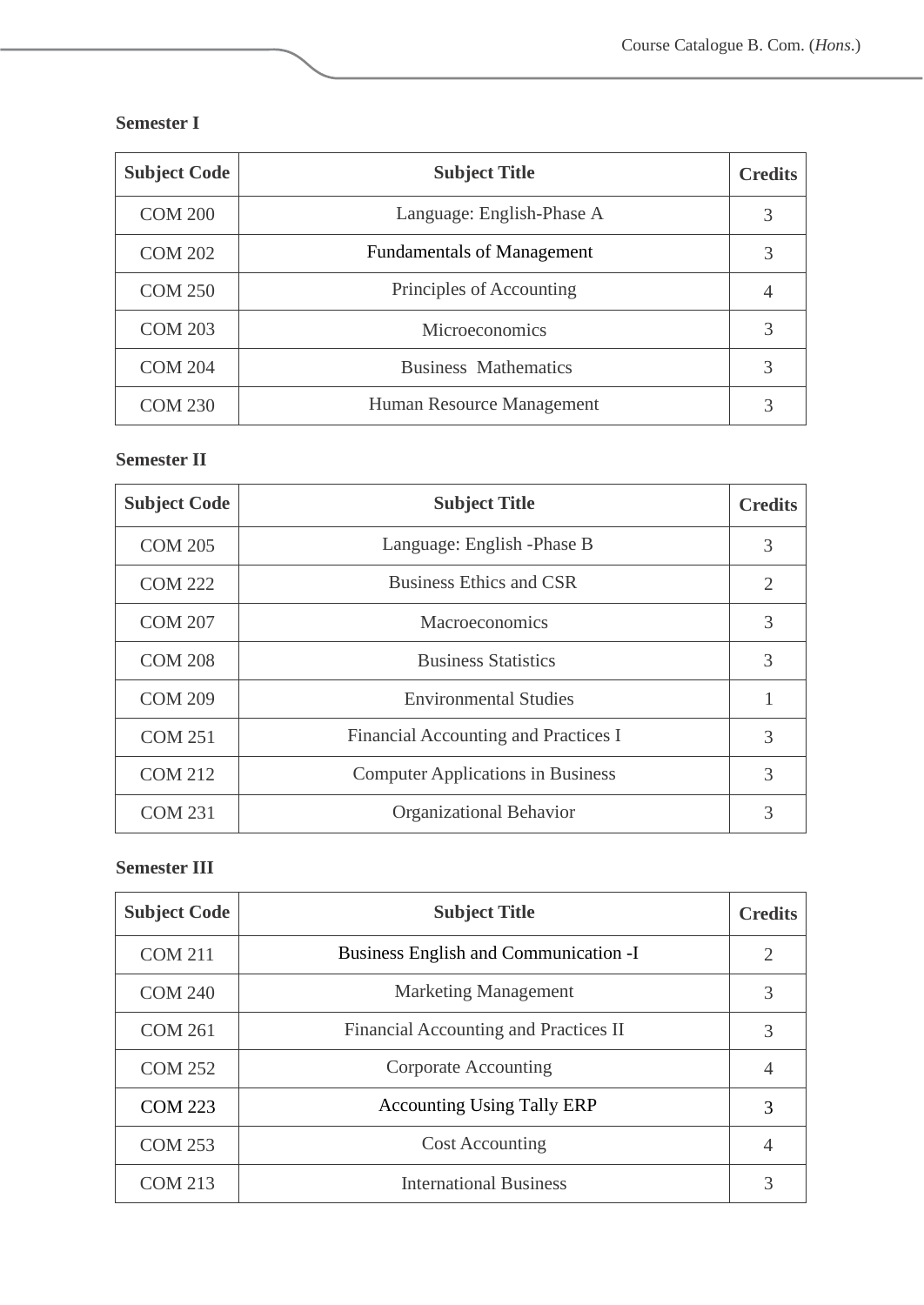#### **Semester IV**

| <b>Subject Code</b> | <b>Subject Title</b>                   | <b>Credits</b>              |
|---------------------|----------------------------------------|-----------------------------|
| <b>COM 215</b>      | Business English and Communication -II | $\mathcal{D}_{\mathcal{L}}$ |
| <b>COM 255</b>      | <b>Financial Management</b>            | 3                           |
| <b>COM 254</b>      | <b>Management Accounting</b>           | $\overline{4}$              |
| <b>COM 216</b>      | <b>Indian Constitution</b>             |                             |
| <b>COM 217</b>      | Company Law and Secretarial Practice   | 3                           |
| <b>COM 218</b>      | <b>Management Information Systems</b>  | 3                           |
| <b>COM 224</b>      | Financial Modeling using Excel 3       | 3                           |
| COM 226             | <b>Research Methodology</b>            | 3                           |

**Semester V**

| <b>Subject Code</b> | <b>Subject Title</b>                      | <b>Credits</b> |
|---------------------|-------------------------------------------|----------------|
| <b>COM 256</b>      | <b>Commercial Banking</b>                 | 3              |
| <b>COM 219</b>      | <b>Small Industries Development</b>       | 3              |
| <b>COM 257</b>      | Principle and Practice of Direct Taxation | 4              |
| <b>COM 258</b>      | <b>Financial Markets and Services</b>     | 3              |
| <b>COM 225</b>      | Insurance and Risk Management             | 3              |
| COM 300/305/310     | Elective I                                | $\overline{4}$ |
| COM 301/306/311     | Elective II                               |                |

**Semester VI**

| <b>Subject Code</b> | <b>Subject Title</b>                               |                |
|---------------------|----------------------------------------------------|----------------|
| <b>COM 220</b>      | <b>Commercial Law</b>                              |                |
| <b>COM 259</b>      | Principle and Practice of Indirect Taxation        | $\overline{4}$ |
| <b>COM 260</b>      | Principles and Practices of Auditing               | 3              |
| <b>COM 221</b>      | <b>Strategic Management</b>                        | 3              |
| <b>COM 262</b>      | <b>International Financial Reporting Standards</b> | 3              |
| COM 302/307/312     | Elective III                                       | 4              |
| COM 303/308/313     | Elective IV                                        | 4              |
| <b>COM 499</b>      | Project Work                                       | 6              |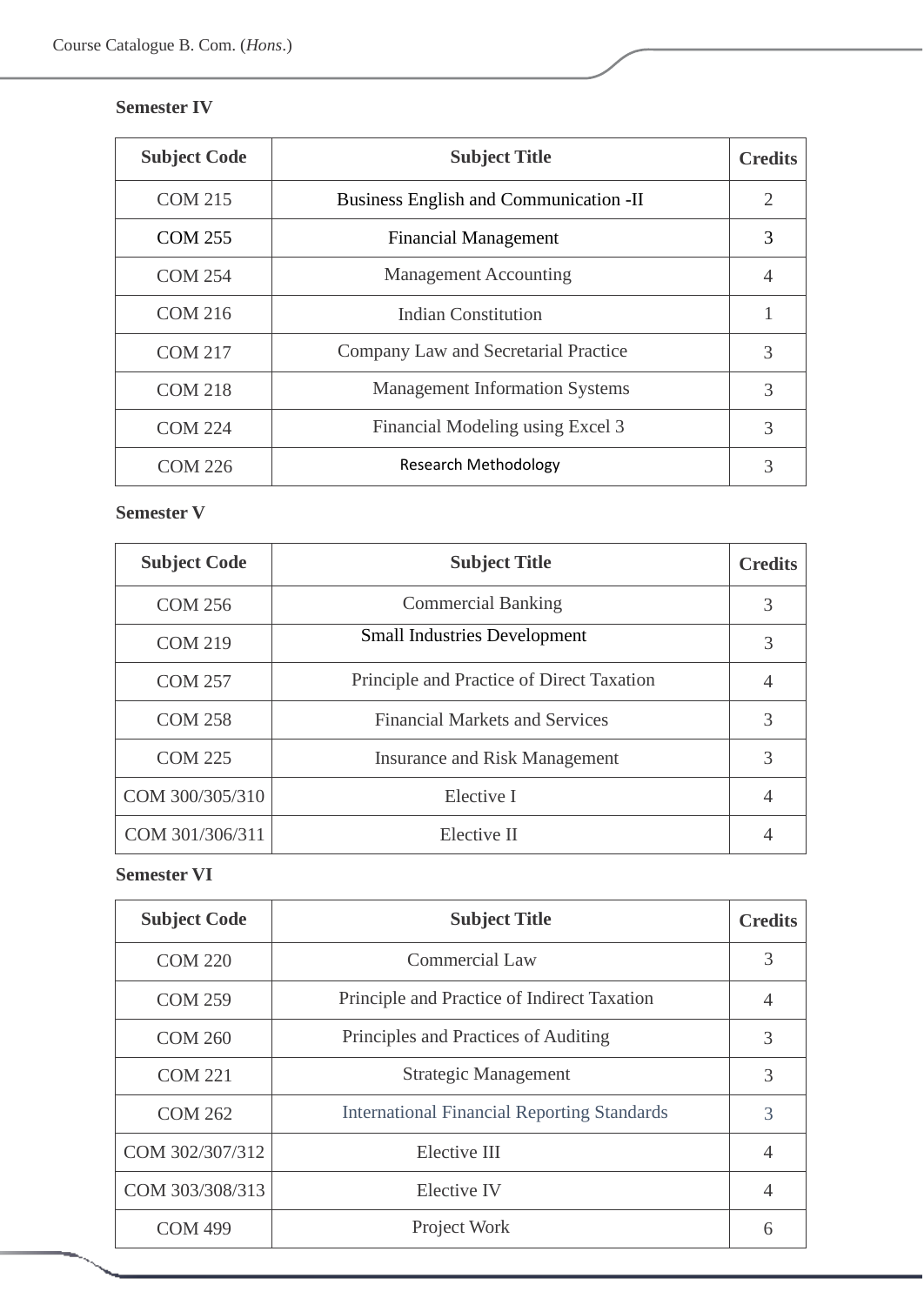#### **SpecializationAreas**

The student is required to opt for any one of the three Elective Groups or specialization areas which are listed below:

| Elective Group A | Accounting and Financial Management |
|------------------|-------------------------------------|
| Elective Group B | Human Resource Management           |
| Elective Group C | Marketing Management                |

# **ElectiveGroups**

Any one Elective Group or specialization area is required to be selected by a student at the commencement of Semester V of the B. Com. (*Hons*.) course. Once selected, no change in the Group will thereafter be allowed by the Department of Commerce. Subjects in the Electives GroupsareofferedoverSemesterVandSemesterVIoftheB.Com.(*Hons*.)course. Depending upon the students' registrations for Elective Groups, the Department of Commerce will offer an Elective Group subject to a minimum enrollment of 20 students.

# **Group A Accounting and Financial Management**

|    | Elective Subject Code | <b>Subject Title</b>                       | <b>Credits</b> |
|----|-----------------------|--------------------------------------------|----------------|
|    | <b>COM 300</b>        | <b>Advanced Financial Accounting</b>       |                |
|    | <b>COM 301</b>        | <b>Investment Management</b>               |                |
| Ш  | <b>COM 302</b>        | Corporate Financial Reporting and Analysis |                |
| IV | <b>COM 303</b>        | <b>International Financial Management</b>  |                |

#### **Group B**

#### **Human Resource Management**

|    | Elective   Subject Code | <b>Subject Title</b>                                | <b>Credits</b> |
|----|-------------------------|-----------------------------------------------------|----------------|
|    | <b>COM 305</b>          | Corporate Leadership and Organizational Development |                |
| П  | <b>COM 306</b>          | Labor Laws and Welfare                              |                |
| Ш  | <b>COM 307</b>          | <b>International Human Resource Management</b>      |                |
| IV | <b>COM 308</b>          | Human Resource Development                          |                |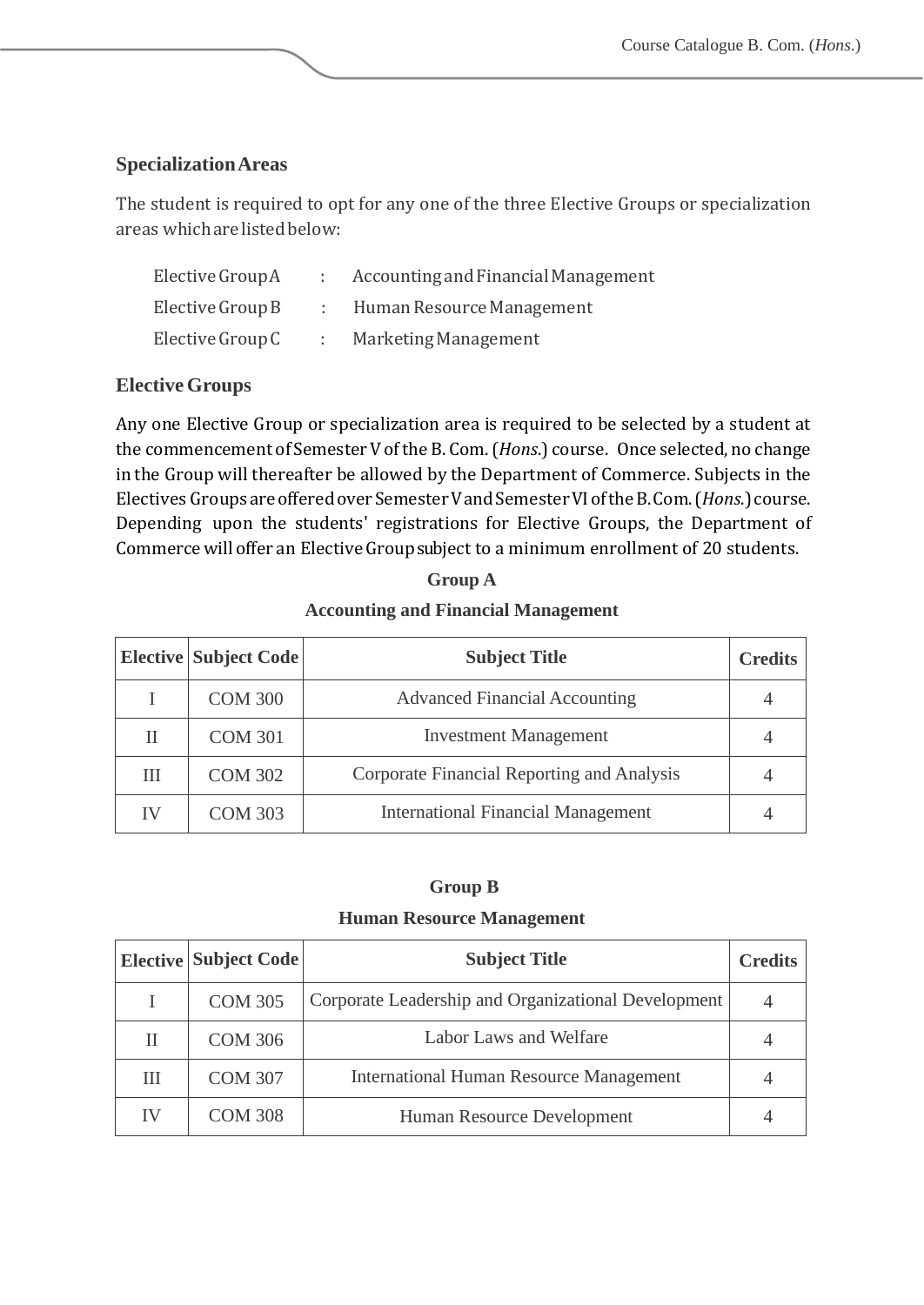| <b>Elective</b> | <b>Subject Code</b> | <b>Subject Title</b>                            | <b>Credits</b> |
|-----------------|---------------------|-------------------------------------------------|----------------|
|                 | <b>COM 310</b>      | <b>Consumer Behavior and Marketing Research</b> |                |
| Н               | <b>COM 311</b>      | <b>Integrated Marketing Communication</b>       |                |
| Ш               | <b>COM 312</b>      | Sales and Distribution Management               |                |
| IV              | <b>COM 313</b>      | Retail Management                               |                |

# **Group C Marketing Management**

# **ProjectWork**

ProjectWorkisacapstonesubjectintheB.Com.(*Hons*.)course,whereastudent carriesout the application of knowledge in studying and analyzing a real life business issue or problem, under the supervision of a faculty guide. The work is required to be completed over an entire semester—Semester VI of the B. Com. (*Hons*.) course—alongside the regular coursework. The student is required to submit the project report before the commencement of the sixth semester examination, failing which the student shall not be permitted to appear for the Semester End Examination.

# **Value-added Certification Programs**

The Department of Commerce offers value-added certification programs. The certification programs are offered to the students as value addition beyond the regular curriculum of the course. The courses offered will be as per the industry requirements and the recommendations from the experts, so that the students are well equipped for a successful corporate career.

The programs are offered on the payment of fees and subject to a minimum required number of student registrations.

# **Pedagogy**

The subject pedagogy is based on an appropriate mix of learning techniques such as lectures, interactive discussions, case study exercises, group exercises, video presentations, guest lectures, and individual and group assignments.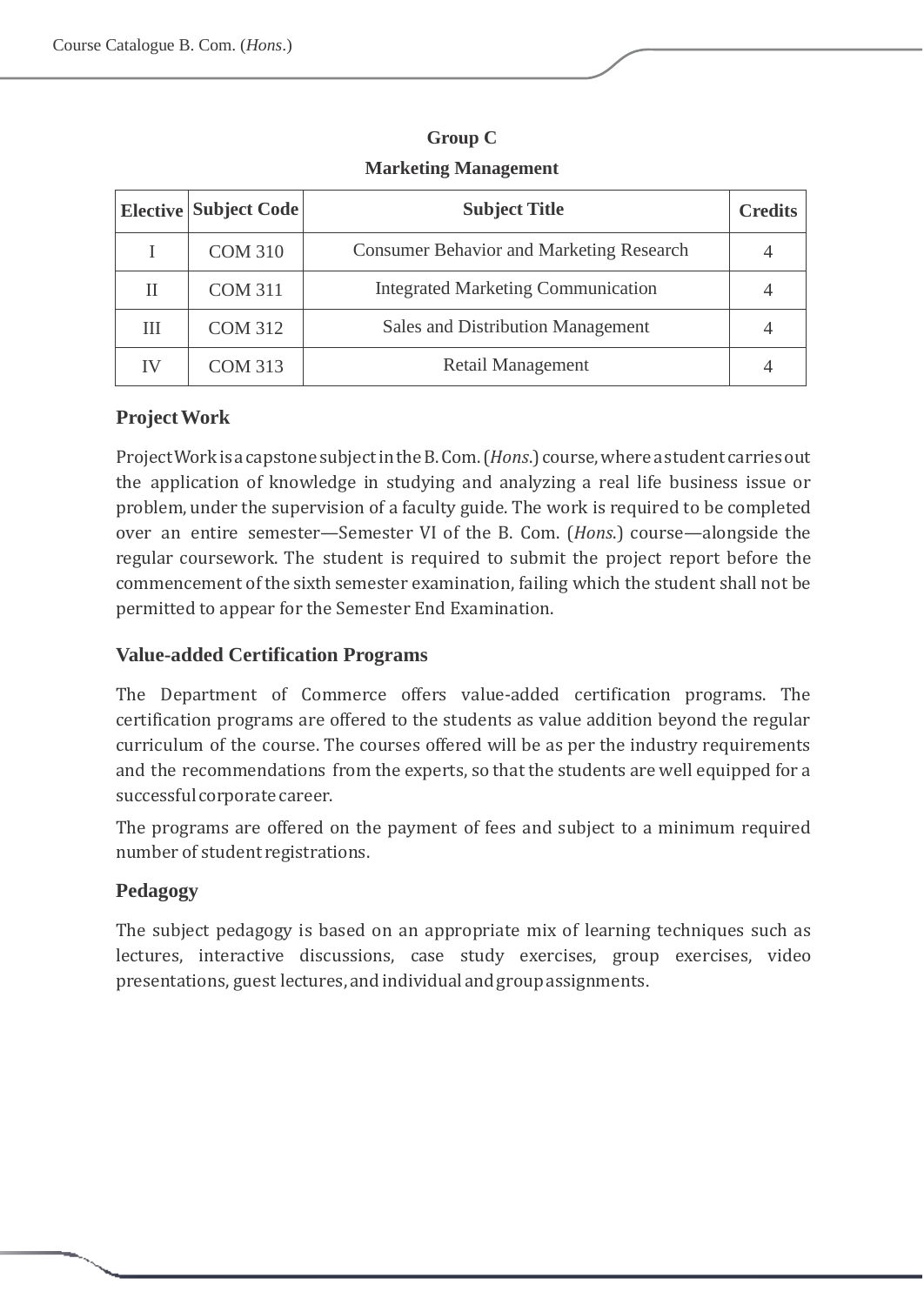# **Subject Description**

# **SEMESTER I**

#### **COM200** Language: English-Phase A

English Language: Phase A & B aim to impart proficiency skills in English .English language courses cover beginning, intermediate and advanced levels of speaking, reading and writing in English, including grammar and literature skills.

Here is an outline of common concepts taught in English Language Courses:

- Researching
- Writing Practice and Improvement
- Pronunciation, Grammar and Vocabulary Skills
- Reading Comprehension
- Analytical Interpretation

 Students are required to read materials from various genres of literature, including poetry, dramas and novels. Students will also study language, composition, grammar, reading language acquisition and langue development. These courses develop a student's ability to understand literature and investigate the connections between language and the cultural history of English

## COM 202 FUNDAMENTALS OF MANAGEMENT

Principles and Practices of Management, discusses the basic concepts and processes of management; the functional roles and processes of planning, leading, organizing and controllingandmanagerial roles inanorganization.

# **COM250 PRINCIPLES OF ACCOUNTING**

Principles of Accounting discusses basic concepts, conventions, assumptions and procedures to prepare financial statements that represent the true and fair financial position of the business entity. The subject also covers accounting theory, journal, ledger, final accounts and asset treatment.

#### **COM203 MICROECONOMICS**

Microeconomics discusses the fundamental concepts that govern economic activities, and the subject covers the topics on the economic behavior of individual economic agents.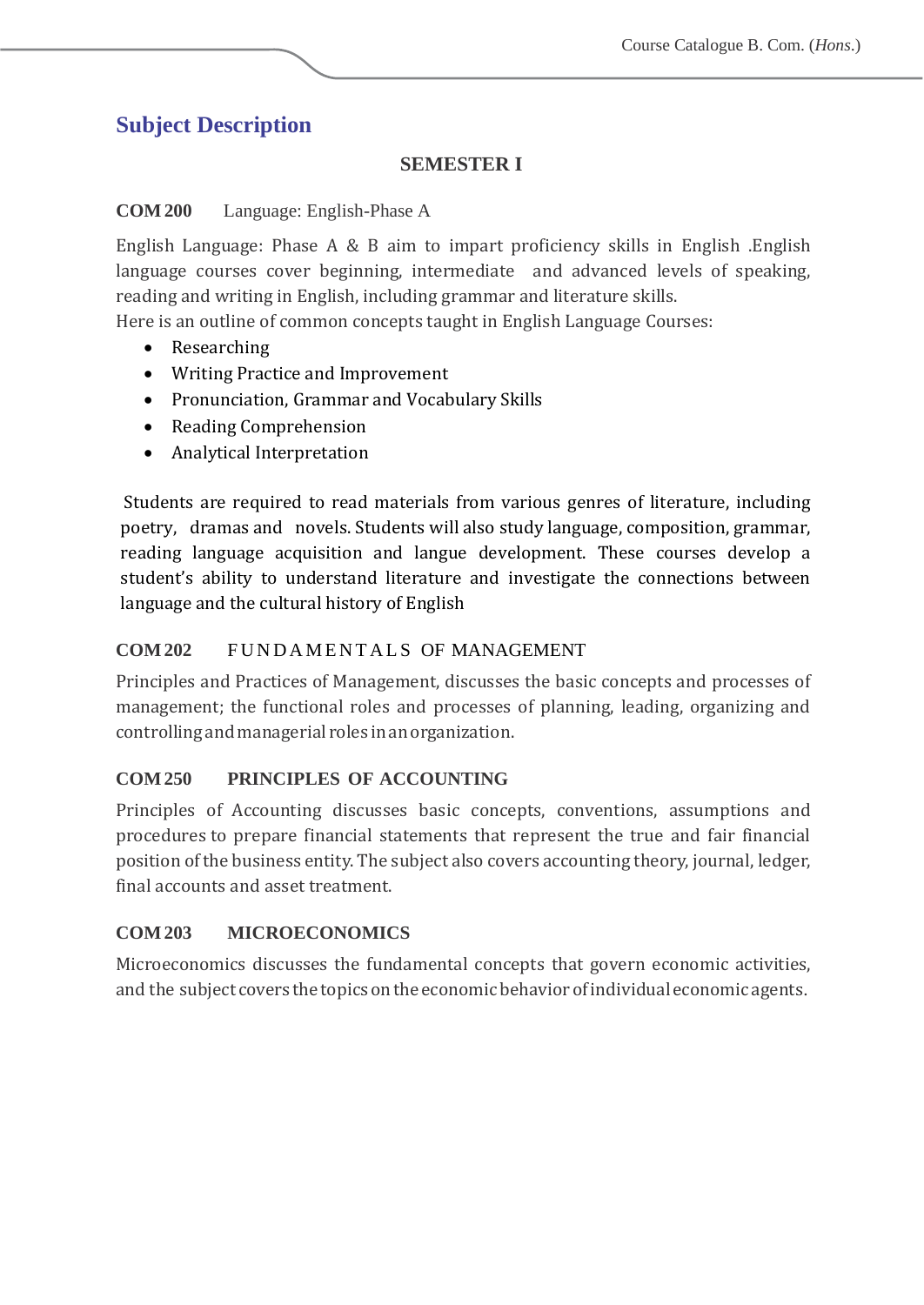#### **COM204 BUSINESS MATHEMATICS**

Business Mathematics discusses algebra, matrices, arithmetic and geometric progressions as well as linear programming and calculus involving unconstrained and constrained optimization. The subject also covers the interpretation and solving of business problems, while developing simple mathematical models from a business perspective and building in students a heightened ability to manipulate and solve different types of equations, especially from an algebraic perspective.

#### **COM230 HUMAN RESOURCE MANAGEMENT**

Human Resource Management discusses the roles and functions of the human resources department in an organization, while covering equitable compensation and benefit programs, employee counseling, discipline and termination, staffing, and training and development.

#### **SEMESTER II**

#### **COM205 LANGUAGE: ENGLISH -PHASE B**

English Language: Phase A & B aim to impart proficiency skills in English .English language courses cover beginning, intermediate and advanced levels of speaking, reading and writing in English, including grammar and literature skills.

Here is an outline of common concepts taught in English Language Courses:

- Researching
- Writing Practice and Improvement
- Pronunciation, Grammar and Vocabulary Skills
- Reading Comprehension
- Analytical Interpretation

Students are required to read materials from various genres of literature, including poetry, dramas and novels. Students will also study language, composition, grammar, reading language acquisition and langue development. These courses develop a student's ability to understand literature and investigate the connections between language and the cultural history of English.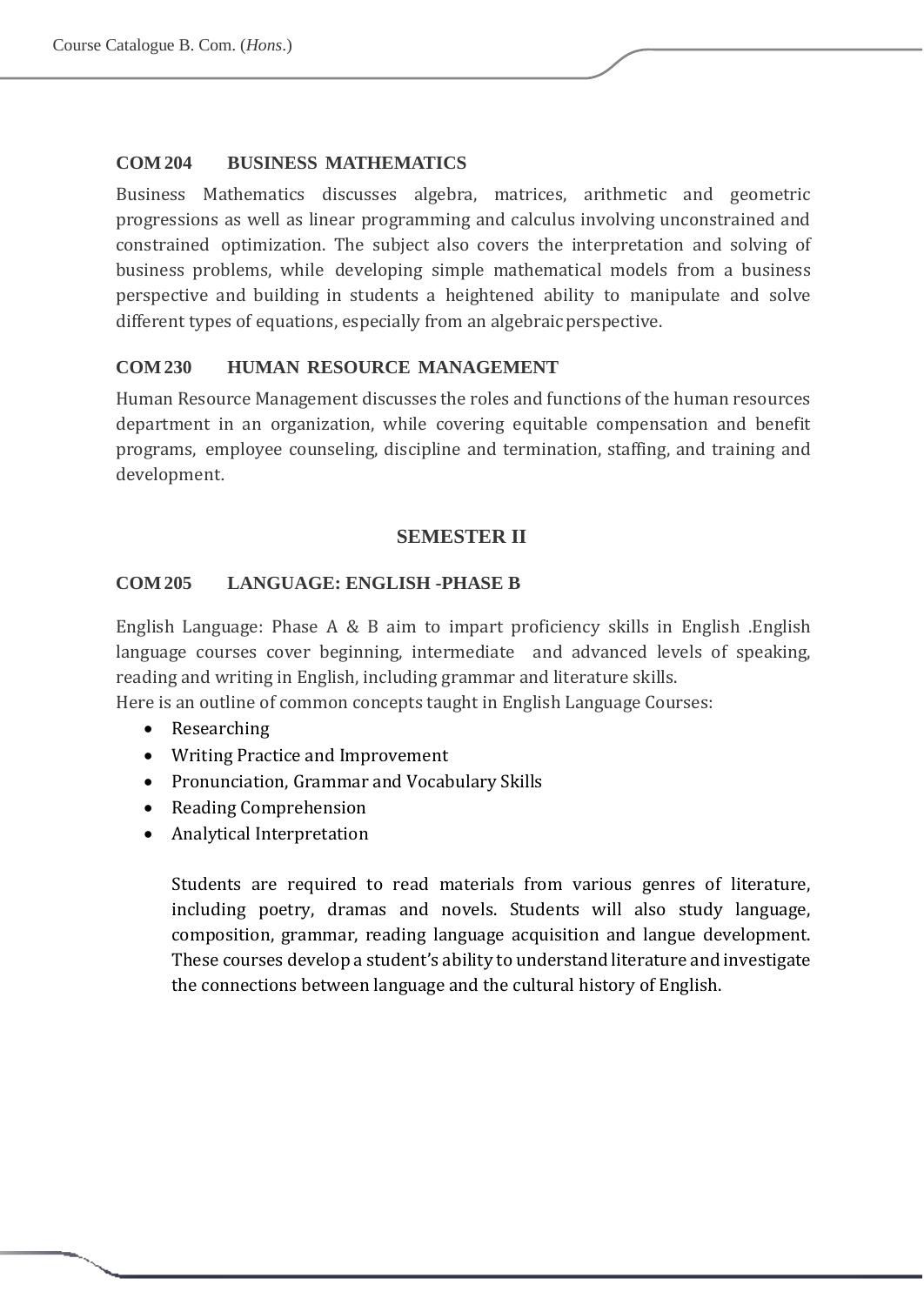#### **COM 222 BUSINESS ETHICS AND CSR**

This subject is an introduction to ethical decision making in business and is intended for students to comprehend, appreciate and inculcate the values of ethics in business. In fiercely fought corporate battles moral and ethical issues are often overlooked, ignored or even sacrificed in favor of business expediency leading to serious public scrutiny and sanctions. Ethics needs to be integrated into business decision making and in the formulation of strategies related to the functional areas of business. The subject will enable to the students to visit the theory and apply the principles through the study of dilemmas, real life situation and cases, which provide them with an opportunity to use concepts and resolve ethical issues, Corporate social Responsibility (CSR) as part of the ethics subject covers areas related to the social responsibly of corporates towards their stakeholders that have become dominant part of business reporting. The companies involved in CSR integrate social and environmental concerns in their business operations and interact with the communities on a voluntary bases.

#### **COM207 MACROECONOMICS**

Macroeconomics discusses the principles of economics such as national income and price determination as well as economic performance measures, economic growth and international economics.

#### **COM208 BUSINESS STATISTICS**

Business Statistics discusses statistical models and tools for the analysis of business problems and management decision making, while covering quantitative techniques commonly used in thedecisionmakingprocess.

# **COM209 ENVIRONMENTAL STUDIES**

Environmental Studies discusses the principles, concepts and methodologies used to study the natural environment and the ecosystem as well as identifies and analyzes environmental problems, while evaluating risks to the environment and examining alternative solutions for resolving and preventing environmental threats.

# **COM251 FINANCIAL ACCOUNTING AND PRACTICES-I**

Financial Accounting and Practices discusses accounting, financial statements analysis, recording of transactions, adjusting balances and preparing financial statements for firms according to established rules and procedures. The subject also covers cash, receivables, inventory, long-lived assets, depreciation, payroll, bonds and other liabilities andstocks.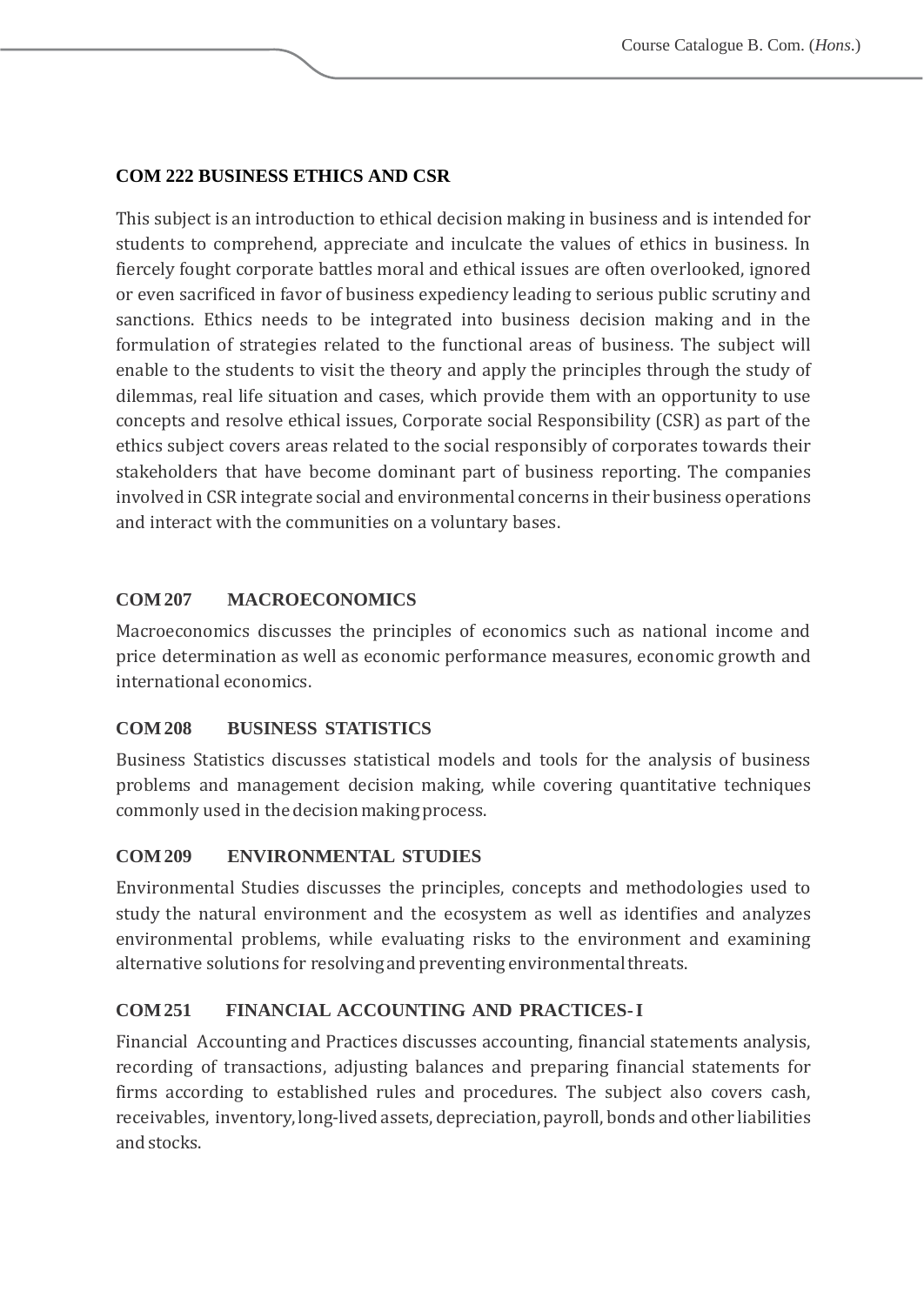## **COM212 COMPUTER APPLICATIONS IN BUSINESS**

Computer Applications in Business discusses the use of computer applications in business processes and covers word processing software, software applications and database management.

#### **COM231 ORGANIZATIONAL BEHAVIOR**

Organizational Behavior discusses human behavior at work and covers leadership, motivation, teamwork, career issues, work roles, job enrichment and employee participationaswell aswork andnon-workintegration.

# **SEMESTER III**

#### **COM211 BUSINESS E N G L I S H A N D COMMUNICATION- I**

The course on Business Communication focused on the nature and function of communication in business, development and enhancement of public presentation skills, how to write the documents commonly used in business and in the professions.

The outline of the areas taught in business Communication courses:

- Communication in general and in Business –Basics
- Developing writing and editing skills
- Report writing
- Persuasive Writing
- Cultural diversity and intercultural communication
- Nature and function of interpersonal communication
- Organizational communication and of their application to practice.

#### **COM240 MARKETING MANAGEMENT**

Marketing Management discusses the key concepts of marketing and covers marketing opportunities, market segmentation, targeting and positioning, product life cycle, new product development, servicesmarketingandmarketingmixdecisions.

#### **COM261 FINANCIAL ACCOUNTING AND PRACTICES II**

Financial Accounting and Practices discusses accounting, financial statements analysis, recording of transactions, adjusting balances and preparing financial statements for firms according to established rules and procedures. The subject also covers cash, receivables, inventory, long-lived assets, depreciation, payroll, bonds and other liabilities andstocks.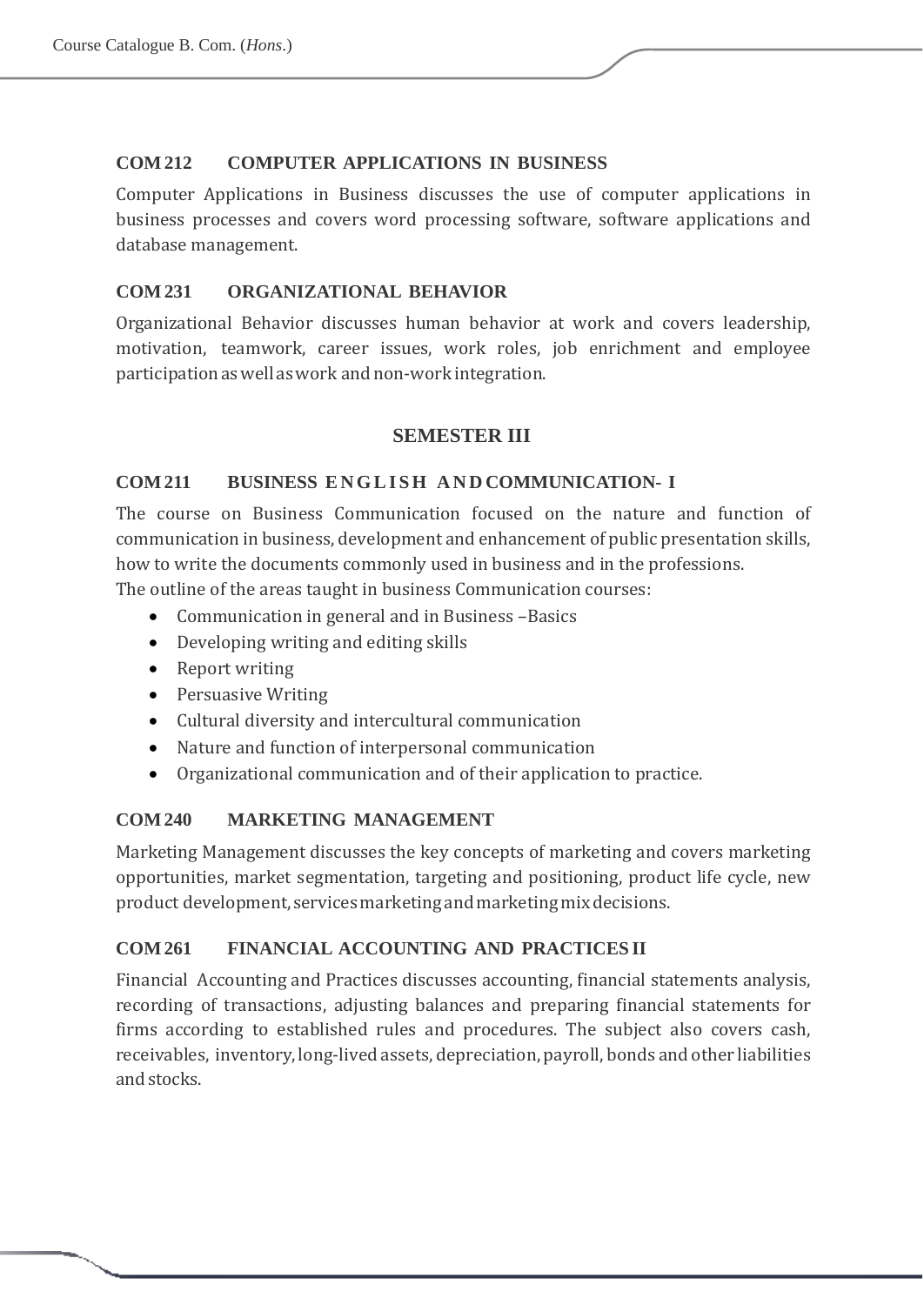#### **COM252 CORPORATE ACCOUNTING**

Corporate Accounting discusses mergers, acquisitions and amalgamations, while covering equity, debt and restructuring of the merged company as well as the consolidation of company accounts. The subject also covers the preparation of final accounts, the preparation of a banking company's balance sheet and the liquidation of companies.

## **COM253 COST ACCOUNTING**

Cost Accounting discusses the determination and the accumulation of the cost of product or activity as well as the process of accounting for the incurrence and the control of cost, while also covering classification, analysis and the interpretation of cost.

#### **COM213 INTERNATIONAL BUSINESS**

International Business discusses international trade, the institutional framework for international trade, international business operations and the economic environment of business.

#### **COM 223 ACCOUNTING USING TALLY ERP**

Accounting using Tally provides a practical perspective of accounting environment using Tally accounting software and also basic ERP functions.

#### **SEMESTER IV**

#### **COM215 BUSINESS E N G L I S H A N D COMMUNICATION-II**

The course on Business Communication focused on the nature and function of communication in business, development and enhancement of public presentation skills, how to write the documents commonly used in business and in the professions.

The outline of the areas taught in business Communication courses:

- Communication in general and in Business –Basics
- Developing writing and editing skills
- Report writing
- Persuasive Writing
- Cultural diversity and intercultural communication
- Nature and function of interpersonal communication
- Organizational communication and of their application to practice.

# **COM254 MANAGEMENT ACCOUNTING**

Management Accounting discusses profit forecasts, cash flow and sales, budgeting and profit planningaswellasdecisionmakingandaccountingcontrolinanorganization.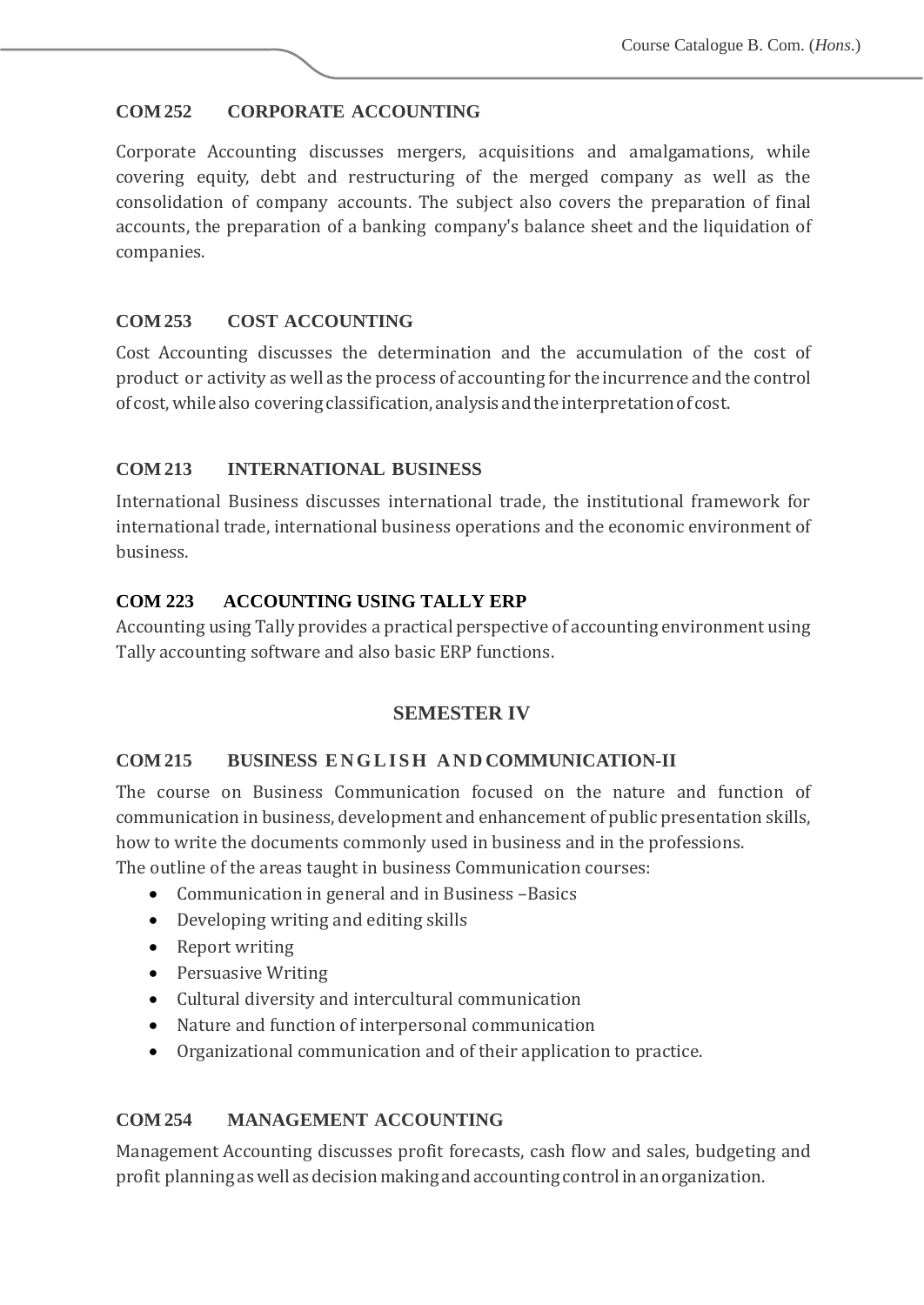.

#### **COM216 INDIAN CONSTITUTION**

Indian Constitution discusses the framework of constitutional governance in India, and covers the general principles of constitutional law, the structure of the Indian Constitution, fundamental rights, directive principles, fundamental duties and constitutional remedies.

#### **COM217 COMPANY LAW AND SECRETARIAL PRACTICE**

Company Law and Secretarial Practice discusses the formation of incorporated entities, raising of capital, shares and borrowed capital, meetings and proceedings, company management, and the role of a company secretary.

#### **COM218 MANAGEMENT INFORMATION SYSTEMS**

Management Information Systems discusses integrated information systems for business decision making, data storage systems and the value chain in a business system.

#### **COM255 FINANCIAL MANAGEMENT**

Financial Management discusses the application of funds as well as the leverage for funds and business efficiency, while also covering financial management, present value of money, breakeven point, the cost of funds and management of working capital.

#### **COM 224 FINANCIAL MODELING USING EXCEL 3**

Financial modeling using excel, provides a hands or experience of modelling a variety of financial situations and decision using Microsoft excel.

#### **COM 226 RESEARCH METHODOLOGY**

This course introduces students to research methods, a set of procedures that active professionals use to study and understand their real world. In this course students will learn research methods by practicing this set of procedures involving themselves in rigorous environment of research.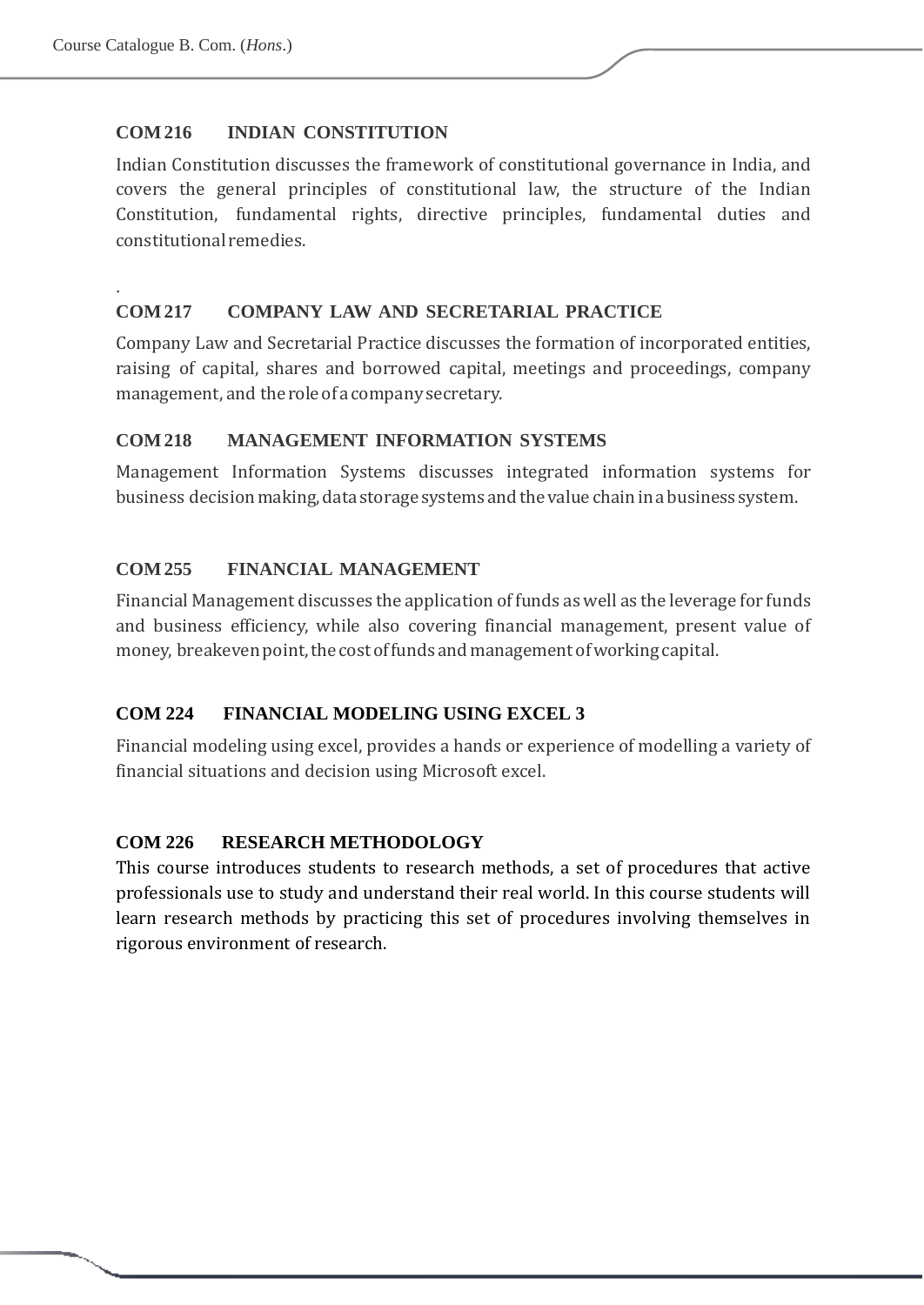#### **SEMESTER V**

#### **COM256 COMMERCIAL BANKING**

CommercialBanking discusses risk, regulation and operations aswell as the performance of a commercial bank, while also covering commercial banking, financial intermediation and the role of banks in the economy. The subject covers the structure of the financial system, performance of financial institutions, creditors, investors and regulators.

#### **COM219 SMALL INDUSTRIES DEVELOPMENT**

Small and Medium Enterprise Management discusses entrepreneurship and new venture creation, the sensing of new business opportunities as well as the various dimensions of small enterprise management.

#### **COM257 PRINCIPLE AND PRACTICE OF DIRECT TAXATION**

Fiscal Policy and Tax Management: Direct Taxation discusses direct tax, financial viability of individuals, corporate and government entities as well as tax provisions as applicable to individuals, Hindu Undivided Families and corporate bodies. The subject also covers the return of income and assessment procedures, collection and recovery of tax as well as wealth tax management.

#### **COM258 FINANCIAL MARKETS AND SERVICES**

Financial Markets and Services discusses the basic structure of the financial markets and the effect of the central bank's monetary policies on the economy as well as trading and commercial activities.

#### **COM 225 INSURANCE AND RISK MANAGEMENT**

Insurance and Risk Management provides fundamental understanding of risk managements using insurance and also a conceptual understanding of various types of insurance policies and their features.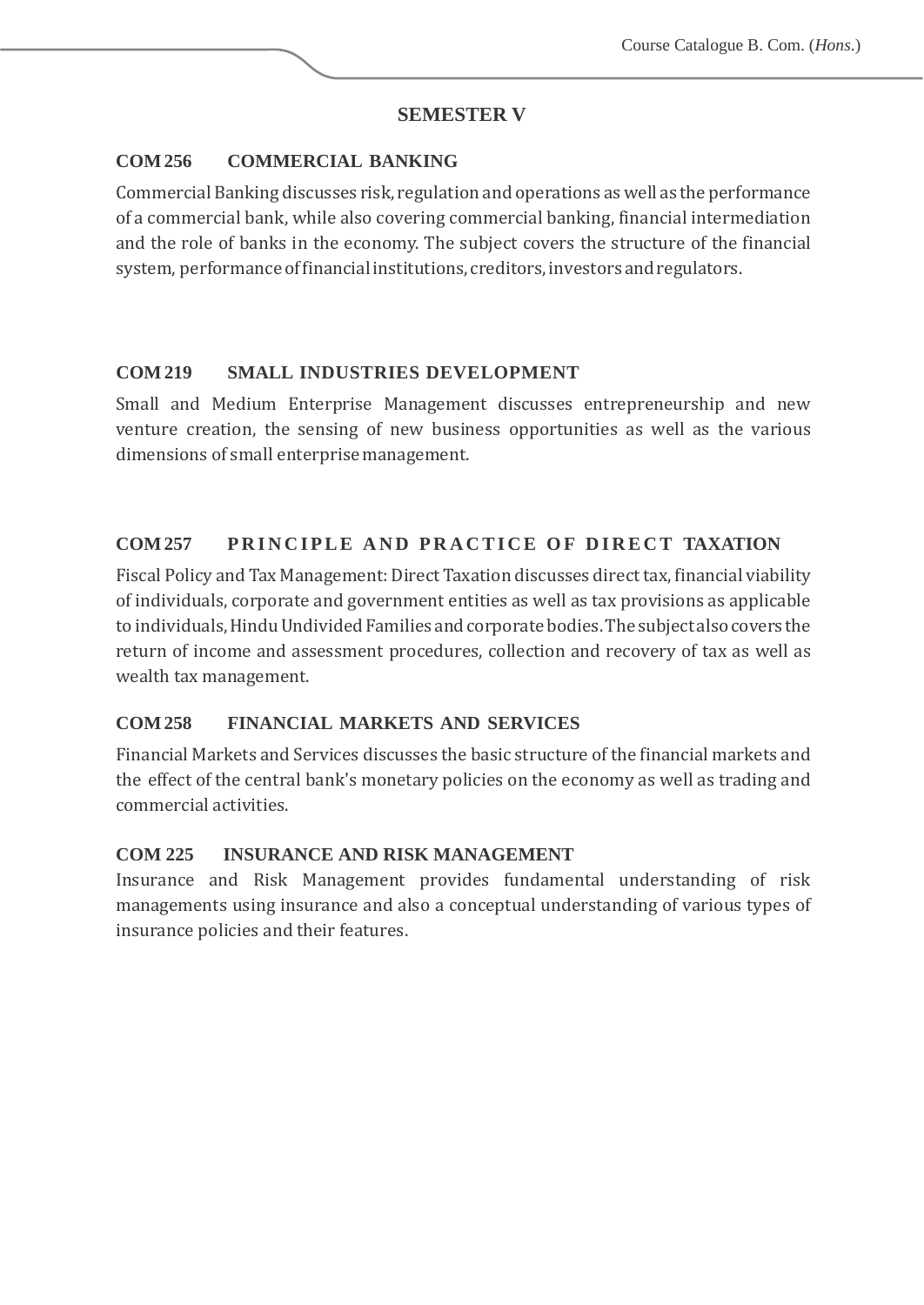# **SEMESTER VI**

# **COM220 COMMERCIAL LAW**

Corporate and Commercial Law discusses business laws that regulate the business activities of commercial entities as per statute, which in the context of countries such as India include commercial and company laws, banking and credit laws, tax laws, labor laws as well as land and building laws.

# **COM 259 PRINCIPLE AND PRACTIC OF: INDIRECT TAXATION**

Fiscal Policy and Tax Management: Indirect Taxation discusses excise, central excise, customs and service tax laws as well as the interpretation oftax laws by the judiciary, and other indirect taxes in India comprising VAT, service tax and entry taxes.

# **COM260 PRINCIPLES AND PRACTICES OF AUDITING**

Principles and Practices of Auditing discusses the principles, concepts and methods of auditing, while also covering professional judgment, audit tests and the collection and evaluation of evidence.

# **COM221 STRATEGIC MANAGEMENT**

Strategic Management discusses the corporate and business strategies of corporations as well as the integration and synthesis of a functional level understanding of strategic decision making in a corporation.

#### **COM 262 INTERNATIONALFINANCIALREPORTINGSTANDARDS**

International Financial Reporting Standards has created exciting challenges for accountants and managers. Understanding the implications of IFRS implementation and its consequent impact on transparency in reporting and issues of corporate governance are covered in the subject. This subject also equips future managers with the much-needed knowledge to handle the challenges and addresses the issues arising on account of this transition from the current reporting practices. The subject also covers the Indian Accounting Standards(Ind-AS.)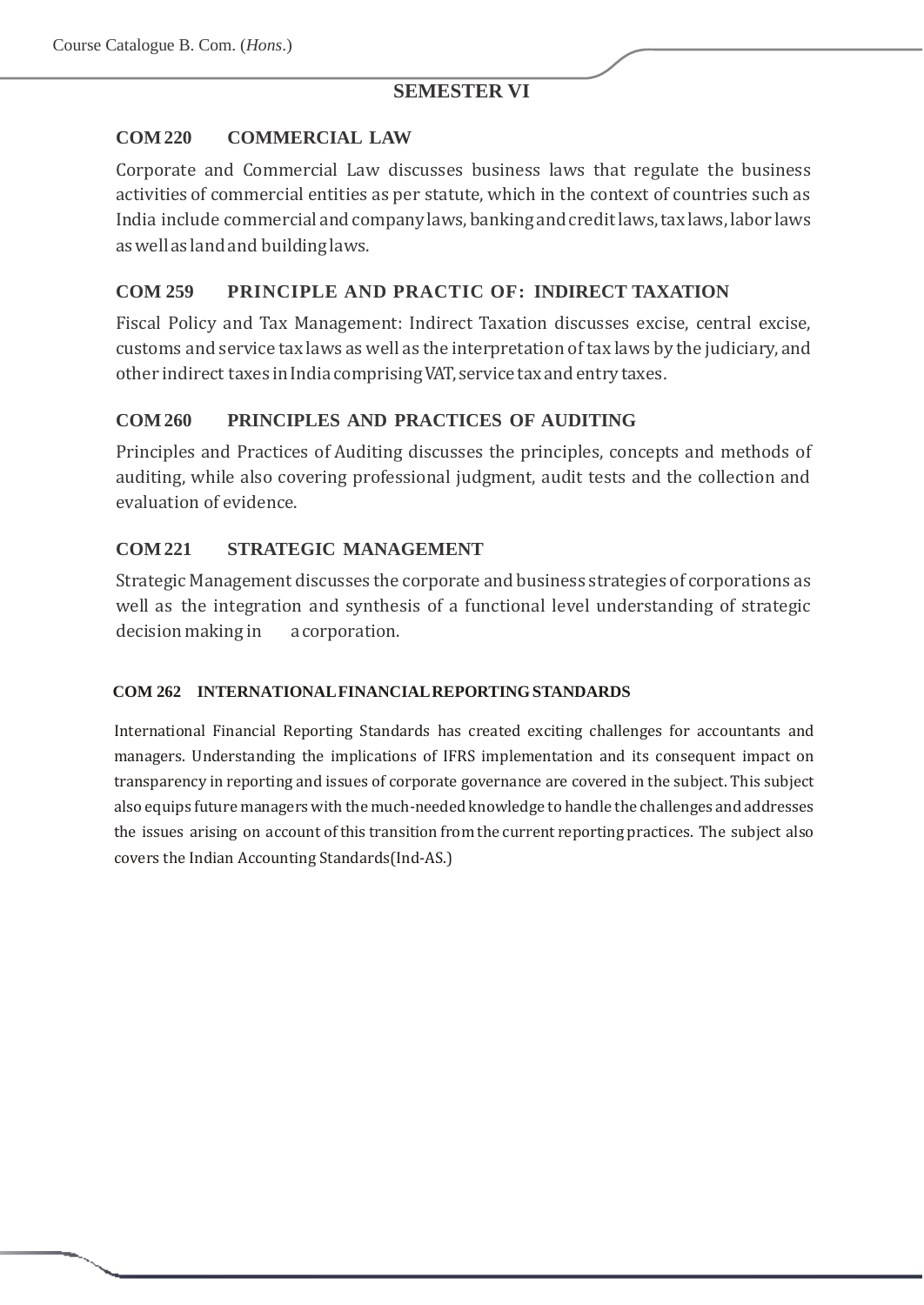# **Elective Groups**

# **GROUPA**

#### **ACCOUNTING AND FINANCIAL MANAGEMENT**

#### **COM300 ADVANCED FINANCIAL ACCOUNTING**

Advanced Financial Accounting discusses corporate accounting, financial reporting, preparing of financial statements and the application of accountancy principles to different commercial activities to corporate entities.

#### **COM301 INVESTMENT MANAGEMENT**

Investment Management discusses investments in securities markets and stock markets as well as stock trading and optimal portfolio construction, while also covering risk, return and transaction exposure.

# **COM302 CORPORATE FINANCIAL REPORTING AND ANALYSIS**

Corporate Financial Reporting and Analysis discuses accounting techniques, accounting information, legal and stakeholder requirements, interpretation of corporate financial performance and results as well as effective corporate governance.

# **COM303 INTERNATIONAL FINANCIAL MANAGEMENT**

International Financial Management discusses international financial markets and instruments, exchange rate regimes, global investment decisions, country risk analysis and the mitigation of forexriskexposure.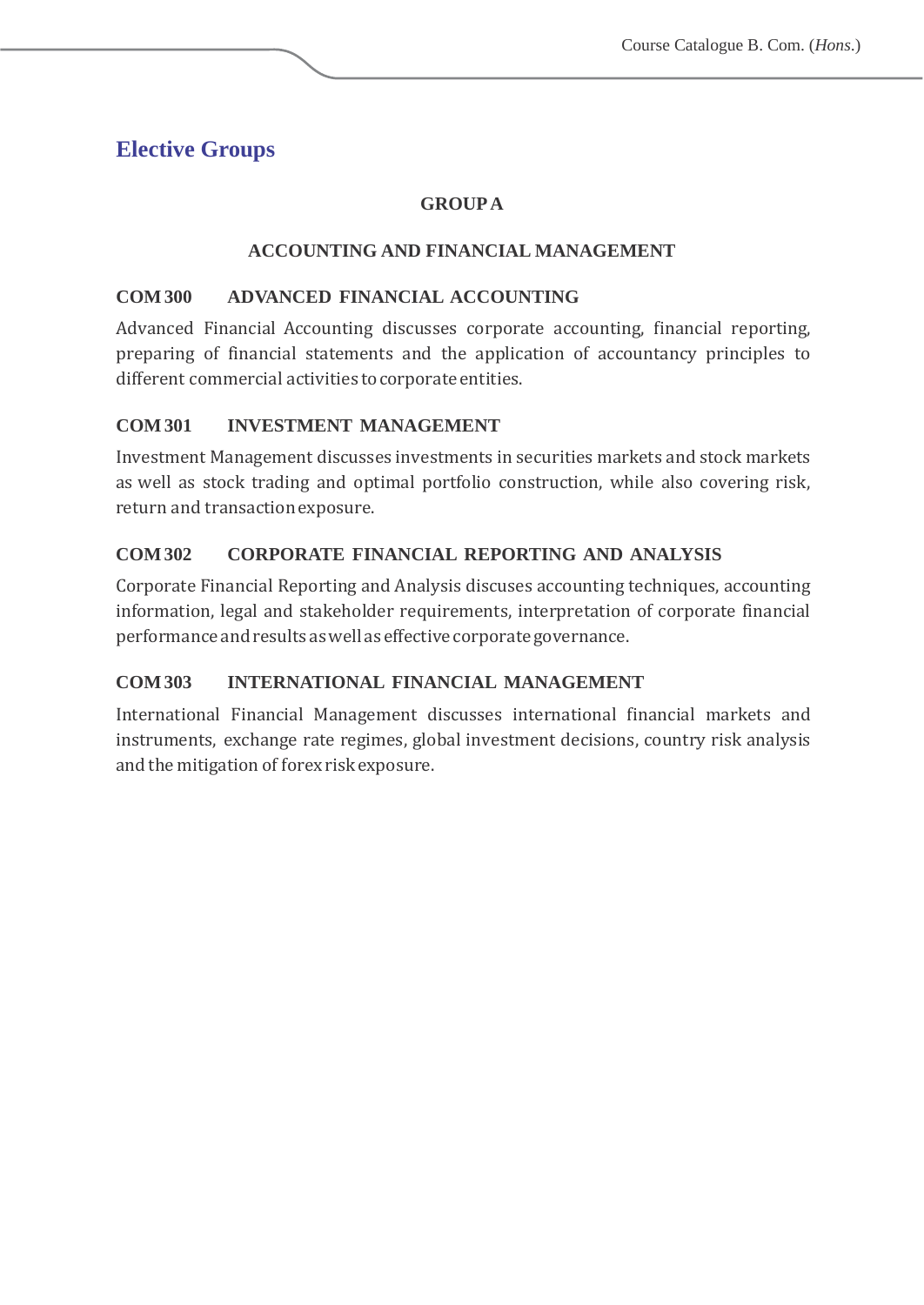## **GROUP B**

#### **HUMAN RESOURCE MANAGEMENT**

# **COM 305 CORPORATE LEADERSHIP AND ORGANIZATIONAL DEVELOPMENT**

Corporate Leadership and Organizational Development discusses the individual, team, attitudes, motives and personality as well as power, political structures, groups, organizational leadershipaswellasorganizational cultureinorganizations.

#### **COM306 LABOR LAWS AND WELFARE**

Labor Laws and Welfare discusses employer-employee relations, the settlement of industrial disputes, welfare, working conditions, industrial peace and harmony, employee insurance against disease, accident and unemployment as well as wage and compensation negotiation withworkers.

#### **COM307 INTERNATIONAL HUMAN RESOURCE MANAGEMENT**

International Human Resources Management discusses the functional areas of international human resource management in multinational corporations and their human resource management practices.

# **COM308 HUMAN RESOURCES DEVELOPMENT**

Human Resources Development (HRD) discusses the expansion of human capital within an organization through the development of both the organization and the individual to achieve performance improvement, while covering training as well as developing both employee and employee value.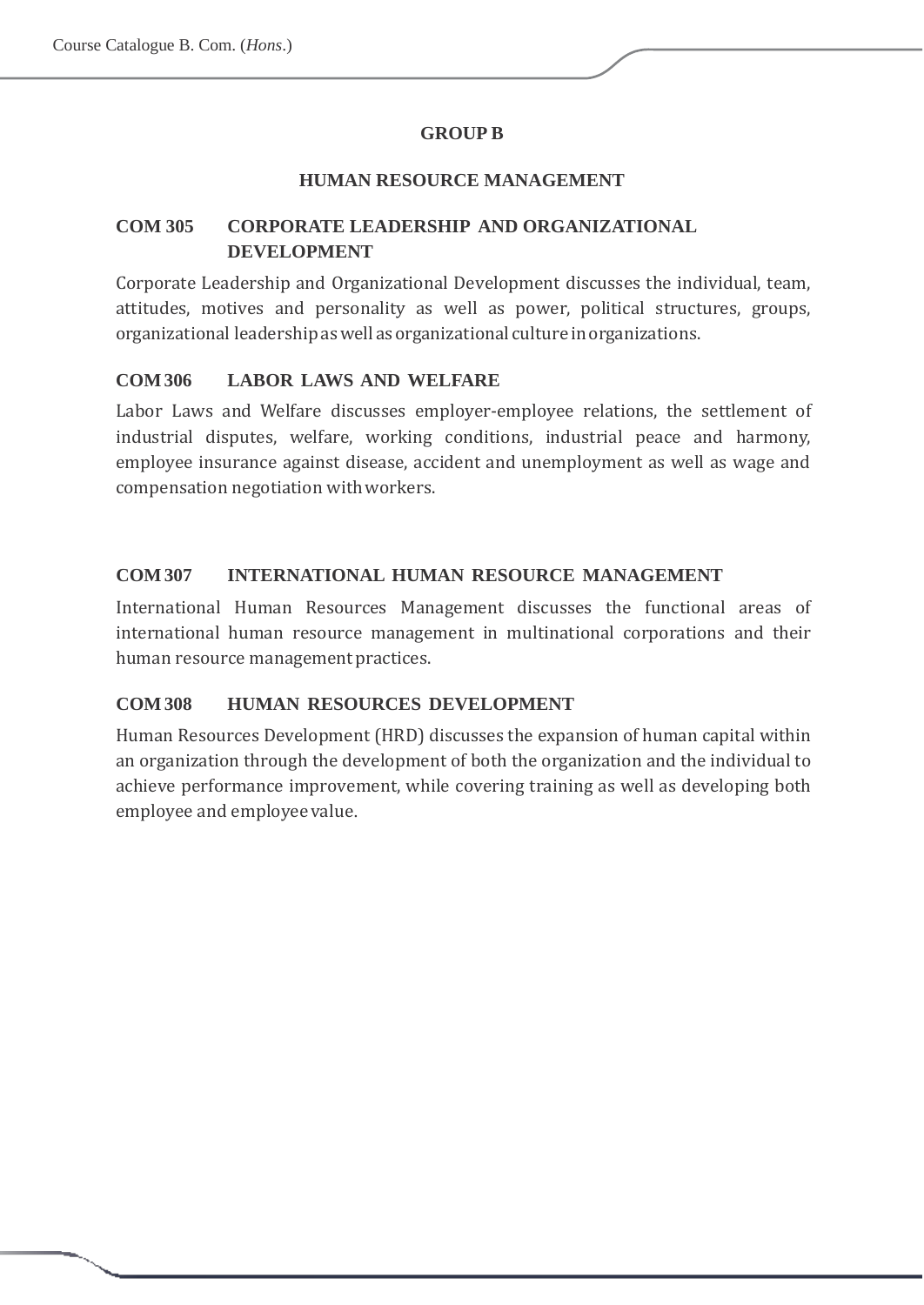#### **GROUP C MARKETING**

#### **MANAGEMENT**

#### **COM 310 CONSUMER BEHAVIOR AND MARKETING RESEARCH**

Consumer Behavior and Marketing Research discusses the cognitive factors that determine consumer product purchase and acquisition; the psychology behind of how consumers think, feel, reason and select between different alternatives (brands, products and retailers); consumer attitude formation and motivation; and the role of reference groups, culture, symbols and media on consumer buying behavior.

#### **COM311 INTEGRATED MARKETING COMMUNICATION**

Integrated marketing communication discusses customer relationships that drive brand value and communication efforts, while also covering the coordination and integration of marketing communication tools and marketing channels as well as internally directed communications.

#### **COM312 SALES AND DISTRIBUTION MANAGEMENT**

Sales and Distribution Management discusses the delivery of value solutions to consumers using the sales force and channel partners and intermediaries, while also covering sales force management, sales territory management, channel and distribution management as well as logistics.

# **COM313 RETAIL MANAGEMENT**

Retail Management discusses retailing, shopping behavior, retail market segmentation, retail location strategy, store design, atmospherics and space management, financial planning and merchandise management, while also covering retail pricing, promotion, store operations, customer relationship management and human resource management inretail.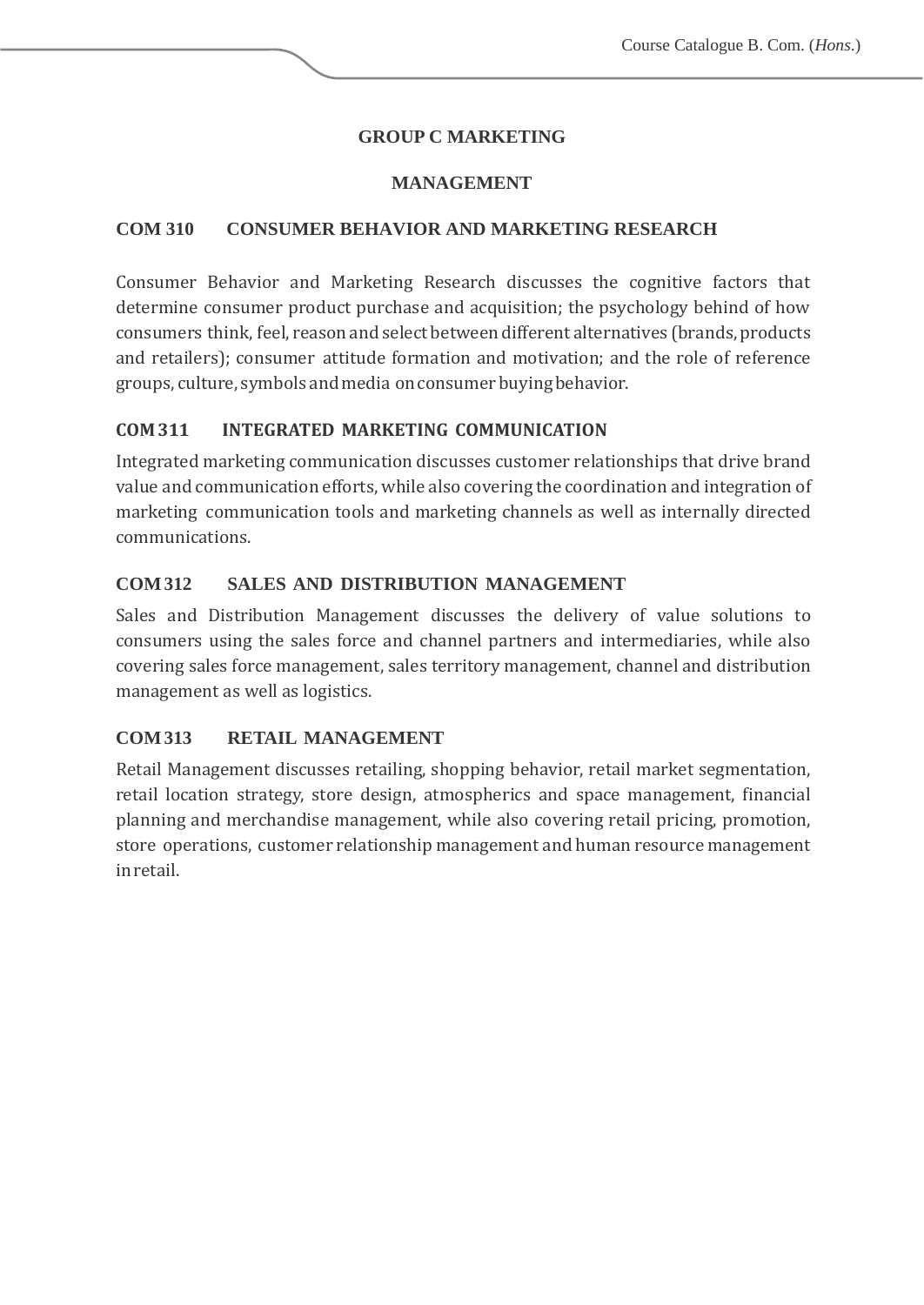# Student Handbook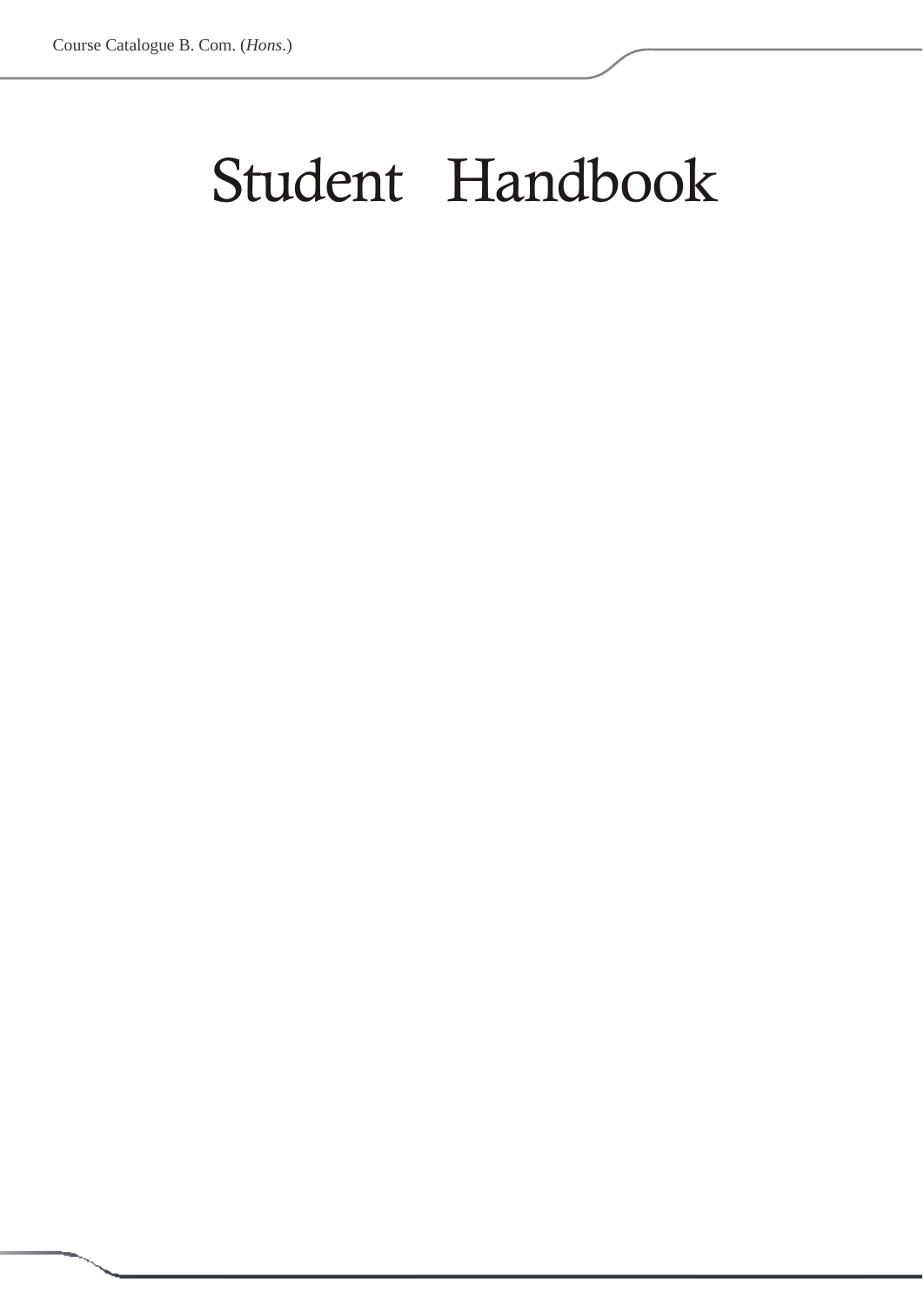# **The Learning Process**

# **I. EVALUATION**

The evaluation system in the B. Com. (*Hons*.) course consists of *continuous assessment* during the semester followed by a Semester End Examination. The final grade for a subject is a combination of During Semester Assessment (DSA) and Semester End Examination(SEE).

| <b>Component</b>                | Weightage | <b>Marks</b> |
|---------------------------------|-----------|--------------|
| During Semester Assessment      | 50%       | 50           |
| <b>Semester End Examination</b> | 50%       | 50           |
| Total                           | 100\%     | 1()()        |

Refer to Annexure-I for examination rules.

#### **1.1 Scheme ofEvaluation**

The following evaluation scheme is used in assessing a student's performance.

#### **During SemesterAssessment(DSA)**

A student is assessed for a maximum of 50 marks in During Semester Assessment and is required to obtain a minimum of 50 percent (25 out of 50 marks) in DSA along with having 75 percent of classroom attendance in each subject to be eligible for SEE.

The student is evaluated for the DSA on the basis of the following evaluation components.

| <b>Subject</b><br><b>Credits</b>                                                          | <b>Classroom</b><br><b>Attendance</b><br>(Maximum<br><b>Marks</b> ) | <b>Mid Semester</b><br><b>Examination</b> (s)<br>(Maximum<br><b>Marks</b> ) | <b>Presentation/Seminar/</b><br><b>Quiz/Case Study/</b><br>Assignments*<br>(Maximum Marks) | <b>Total</b><br><b>Marks</b> |
|-------------------------------------------------------------------------------------------|---------------------------------------------------------------------|-----------------------------------------------------------------------------|--------------------------------------------------------------------------------------------|------------------------------|
|                                                                                           | 5                                                                   |                                                                             | 45                                                                                         | 50                           |
| 2                                                                                         | 5                                                                   | 20                                                                          | 25                                                                                         | 50                           |
| 3                                                                                         | 5                                                                   | 20                                                                          | 25                                                                                         | 50                           |
|                                                                                           | 5                                                                   | 20                                                                          | 25                                                                                         | 50                           |
| *Varies from subject to subject depending upon the faculty and the nature of the subject. |                                                                     |                                                                             |                                                                                            |                              |

**During Semester Assessment Evaluation**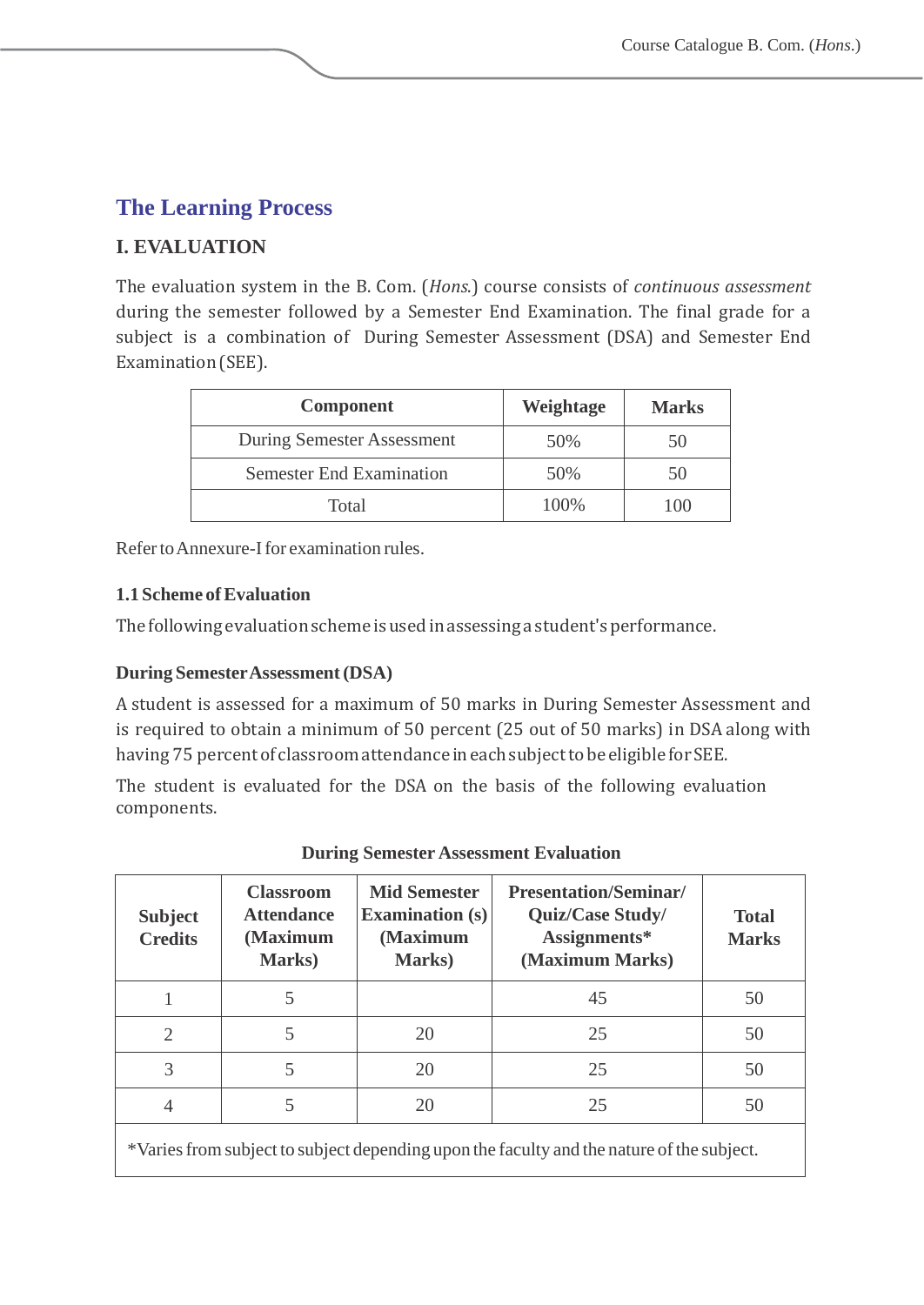#### **1.2Grading System**

| <b>Scale</b>  | <b>Letter Grade</b> | <b>Honor Points</b> | Grading     |
|---------------|---------------------|---------------------|-------------|
| $90 - 100\%$  | $A+$                | 4.0                 | Outstanding |
| $80 - 89.9\%$ | $\mathbf{A}$        | 3.5                 | Excellent   |
| $70 - 79.9\%$ | $B+$                | 3.0                 | Very Good   |
| $65 - 69.9\%$ | B                   | 2.5                 | Good        |
| $60 - 64.9\%$ | $C+$                | 2.0                 | Very Fair   |
| $55 - 59.9\%$ | $\mathcal{C}$       | 1.5                 | Fair        |
| $50 - 54.9\%$ | D                   | 1.0                 | Poor        |
| < 50%         | E                   | 0.0                 | Fail        |

The grading system for a student's academic performance in the B. Com. (*Hons*.) course is givenbelow.

#### **1.3 Calculation ofGradePointAverage**

There are two types of Grade Point Averages—Semester Grade Point Average (SGPA) and Cumulative Grade Point Average (CGPA).

SGPA is calculated in the following manner. The total marks for a given subject, that is, combined DSA and SEE performances, are given as a percentage. For instance, assume that a student scores 94 percent in a subject, this percentage then is converted into a letter grade using the scale shown in Section 1.2; continuing with the example above, 94 percent is assigned the letter grade 'A+'. This letter grade is then converted into honor points, for example, the letter grade 'A+' is equivalent to 4.0 honor points.

#### **SGPAisthen calculated asfollows:**

∑(Subject honor points earned X Subject credits) Total Semester Credits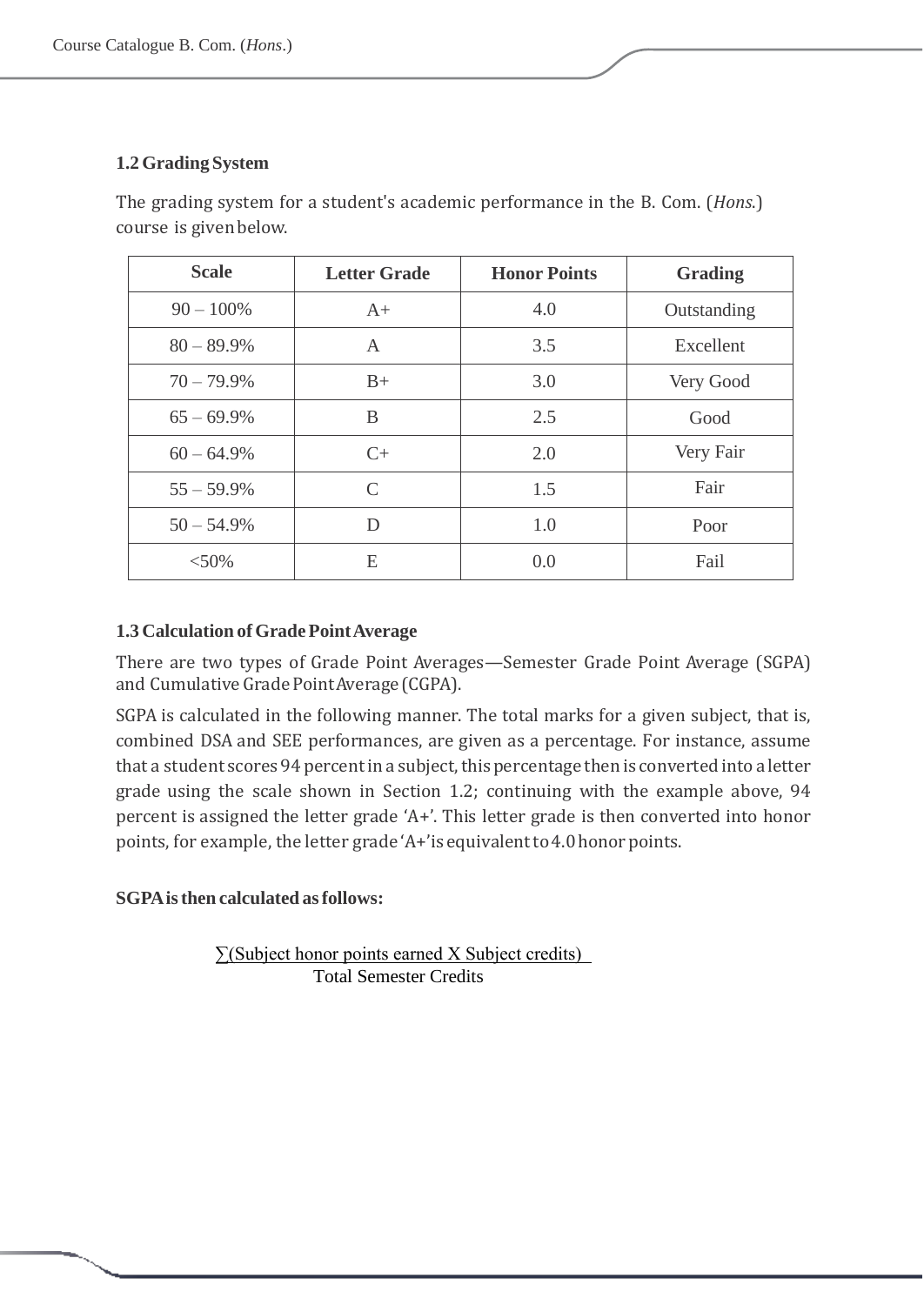**CGPAis calculated as:**

∑(Subject honor points earned X Subject credits) Total credits completed

Further, if a student has scored 77.5 as the sum total of weighted honor points and completed 22 credit subjects in Semester I, while scoring 79 as the sum total of weighted honor points and has completed 22 credits subjects in Semester II, then the CGPA of the student will be 156.5 (total weighted honor points =  $77.5 + 79$ ) divided by 44 (total subject credits =  $22 + 22$ ) = 3.6 (rounded-off to the nearest decimal).

#### $Calculation of Weighted Percentage of Marks (WPM)$

The weighted percentage of marks for subjects in an academic semester is calculated on the basis of the following formula:

**WPM** = 
$$
\frac{\sum (\text{Subject marks earned X Subject credits})}{\sum (\text{Subject maximum marks X Subject credits})} \times 100
$$

An example illustrates the use ofthe formula.Assume that a student scores 84marks out of 100 marks in a three credit subject, and scores 92 marks out of 100 marks in a four credit subject, then the WPM is calculated as:

$$
\frac{(84 \times 3) + (92 \times 4)}{(100 \times 3) + (100 \times 4)} \times 100 = 88.57\%
$$

# **1.4 Recognition of Superior Scholarship**

Graduating students with a weighted percentage of marks of 80 percent and above, graduate fromtheB.Com.(*Hons*.) coursewith"Distinction."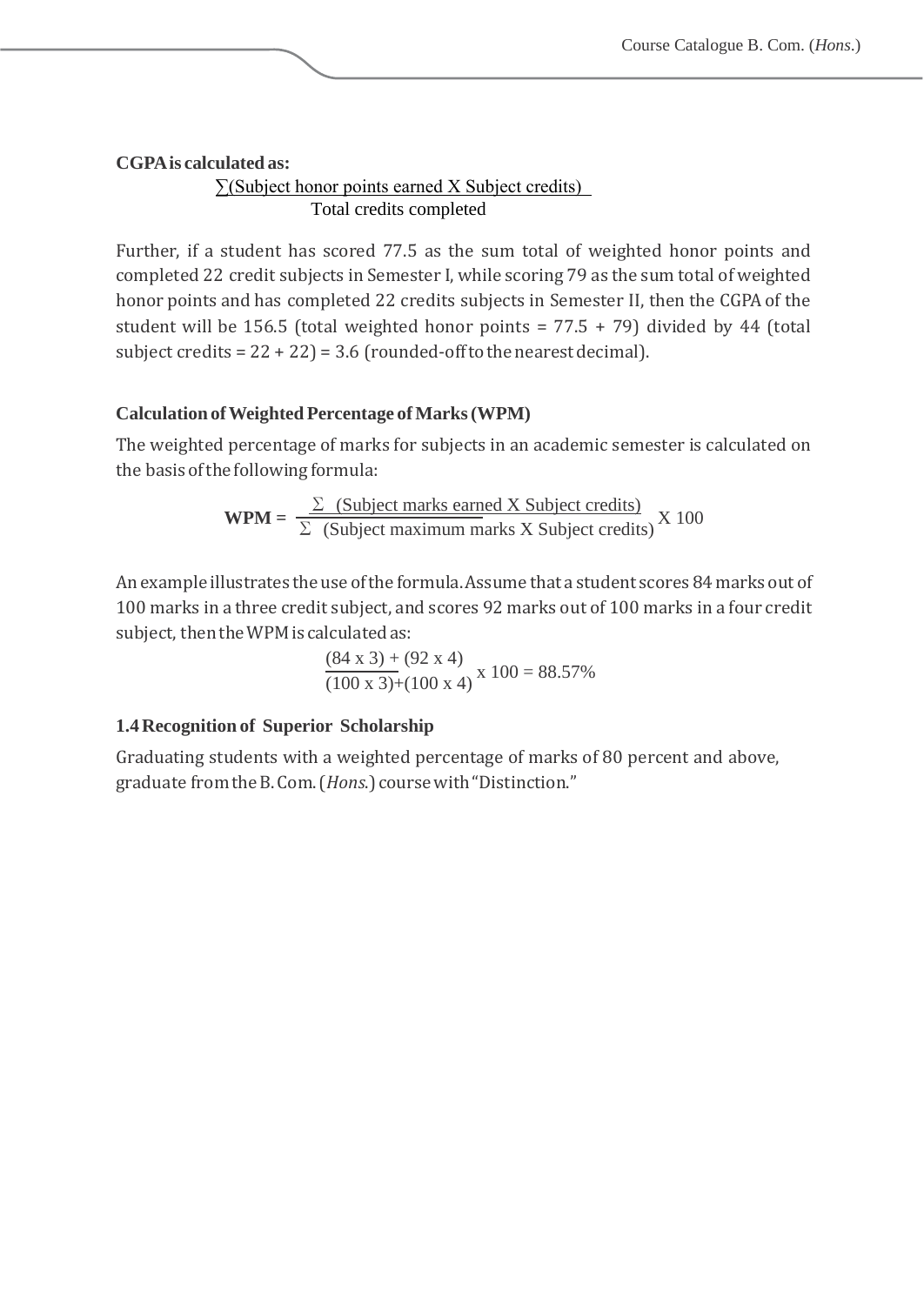#### **1.5Attendance**

The student has to put in a minimum of 75 percent of classroom attendance in each subject. Classroom attendance accounts for 5 percent of the total assessment for a subject and forms part of the DSA. Attendance will be considered by the Department of Commerce for the sessions missed by the student for either representing the University, Department or School or, alternatively,forparticipationininstitutionalactivities,andwith priorapproval.

The following tables explain the way in which marks are awarded for classroom attendance.

| 1 credit subject |               |              |  |
|------------------|---------------|--------------|--|
| <b>Sessions</b>  | $\frac{0}{0}$ | <b>Marks</b> |  |
| 11               | 100           | 5            |  |
| 10               | 91            |              |  |
|                  | 82            | 2            |  |
| Below 8          | 73            |              |  |

| 2 credit subject |               |                |  |
|------------------|---------------|----------------|--|
| <b>Sessions</b>  | $\frac{0}{0}$ | <b>Marks</b>   |  |
| 22               | 100           | 5              |  |
| 21               | 96            | 5              |  |
| 20               | 91            | 4              |  |
| 19               | 86            | 3              |  |
| 18               | 82            | $\overline{2}$ |  |
| 17               | 77            | 1              |  |
| Below 16         | 73            |                |  |

| 3 credit subject   |               |                |  |
|--------------------|---------------|----------------|--|
| <b>Sessions</b>    | $\frac{0}{0}$ | <b>Marks</b>   |  |
| 33                 | 100           | 5              |  |
| 32                 | 97            | 5              |  |
| 31                 | 94            | $\overline{4}$ |  |
| 30                 | 91            | $\overline{4}$ |  |
| 29                 | 88            | 3              |  |
| 28                 | 85            | $\mathfrak{2}$ |  |
| 27                 | 82            | $\overline{2}$ |  |
| 26                 | 79            | $\mathbf{1}$   |  |
| 25                 | 76            | $\mathbf{1}$   |  |
| <b>Below</b><br>24 | 73            | $\overline{0}$ |  |

|                 | 4 credit      |                |  |
|-----------------|---------------|----------------|--|
| <b>Sessions</b> | $\frac{0}{0}$ | <b>Marks</b>   |  |
| 44              | 100           | 5              |  |
| 43              | 98            | 5              |  |
| 42              | 96            | 5              |  |
| 41              | 93            | $\overline{4}$ |  |
| 40              | 91            | $\overline{4}$ |  |
| 39              | 89            | 3              |  |
| 38              | 86            | $\mathfrak{Z}$ |  |
| 37              | 84            | $\overline{2}$ |  |
| 36              | 82            | $\overline{2}$ |  |
| 35              | 80            | $\mathbf{1}$   |  |
| 34              | 77            | 1              |  |
| 33              | 75            | $\mathbf{1}$   |  |
| Below 32        | 73            | 0              |  |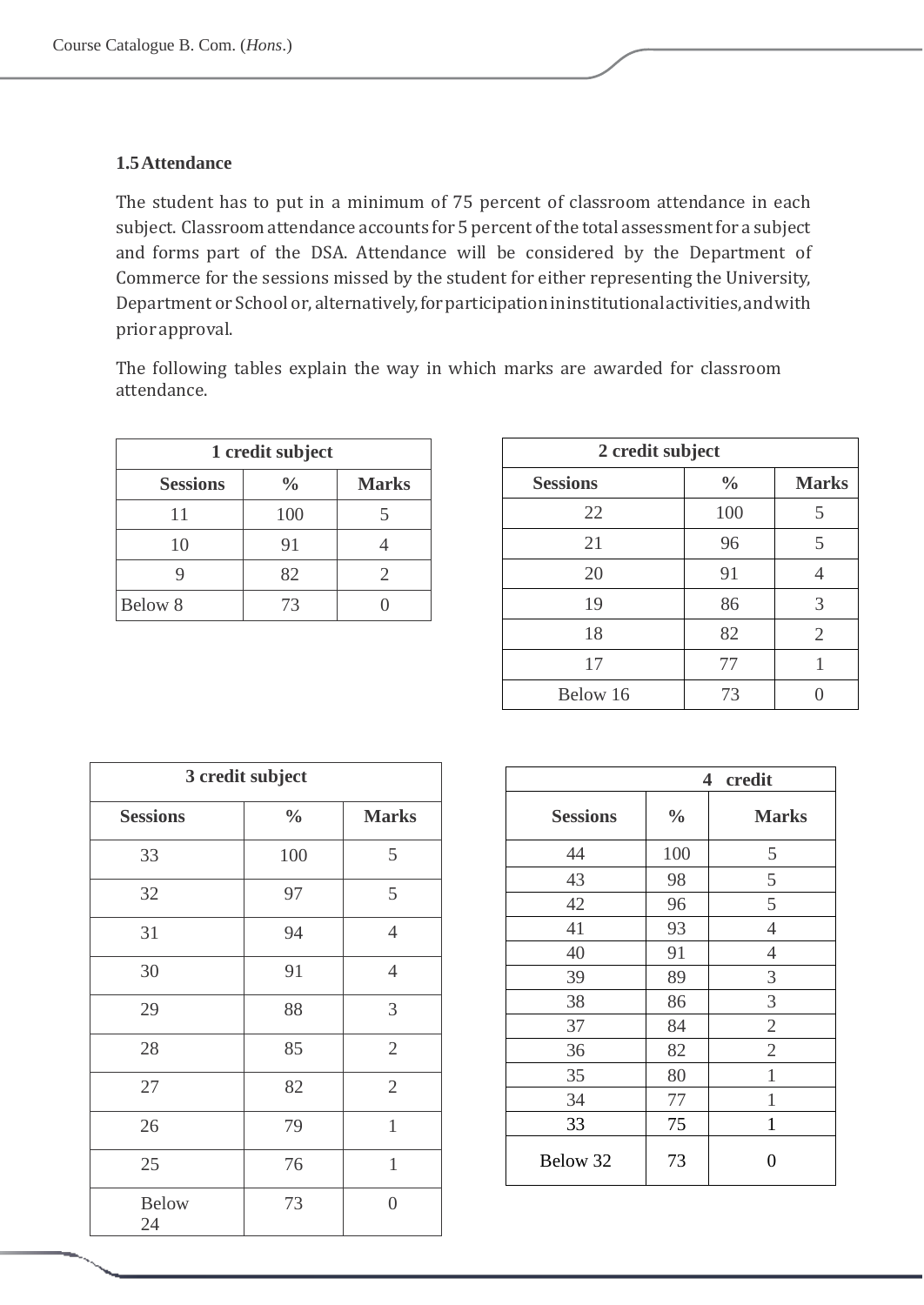#### **1.6 Duration** of the Course

B. Com. (*Hons*.) is a three-year, full-time course consisting of six semesters. The maximum duration allowed to a student for completing the B. Com. (*Hons*.) course is five years from the date of registration.

## **1.7AcademicPolicy**

- AStudentmusthavesecuredtheminimumattendance(75%)ineverysinglesubject of a particular semester. A Student must also have secured the minimum During Semester Assessment (DSA) marks (which is 50%) in a subject to qualify to take the Semester End Examination (SEE). In the event a student falls short of the Minimum attendance requirement and/or Minimum DSA Marks required in any subject(s) of the semester, the student is disqualified to take the SEE of that subject(s) along with the batch. The Student, however, can take the SEE of the particular subject(s) for a total of 100% of marks after sixmonths.
- A student is promoted to the fifth semester of the B.Com.(Hons.) course only if the student does not carry a backlog of more than six subjects. Excess backlogs must be cleared by the student in re-examinations to qualify for promotion, and to be able to attend semester classes with the subsequent batch $(s)$ .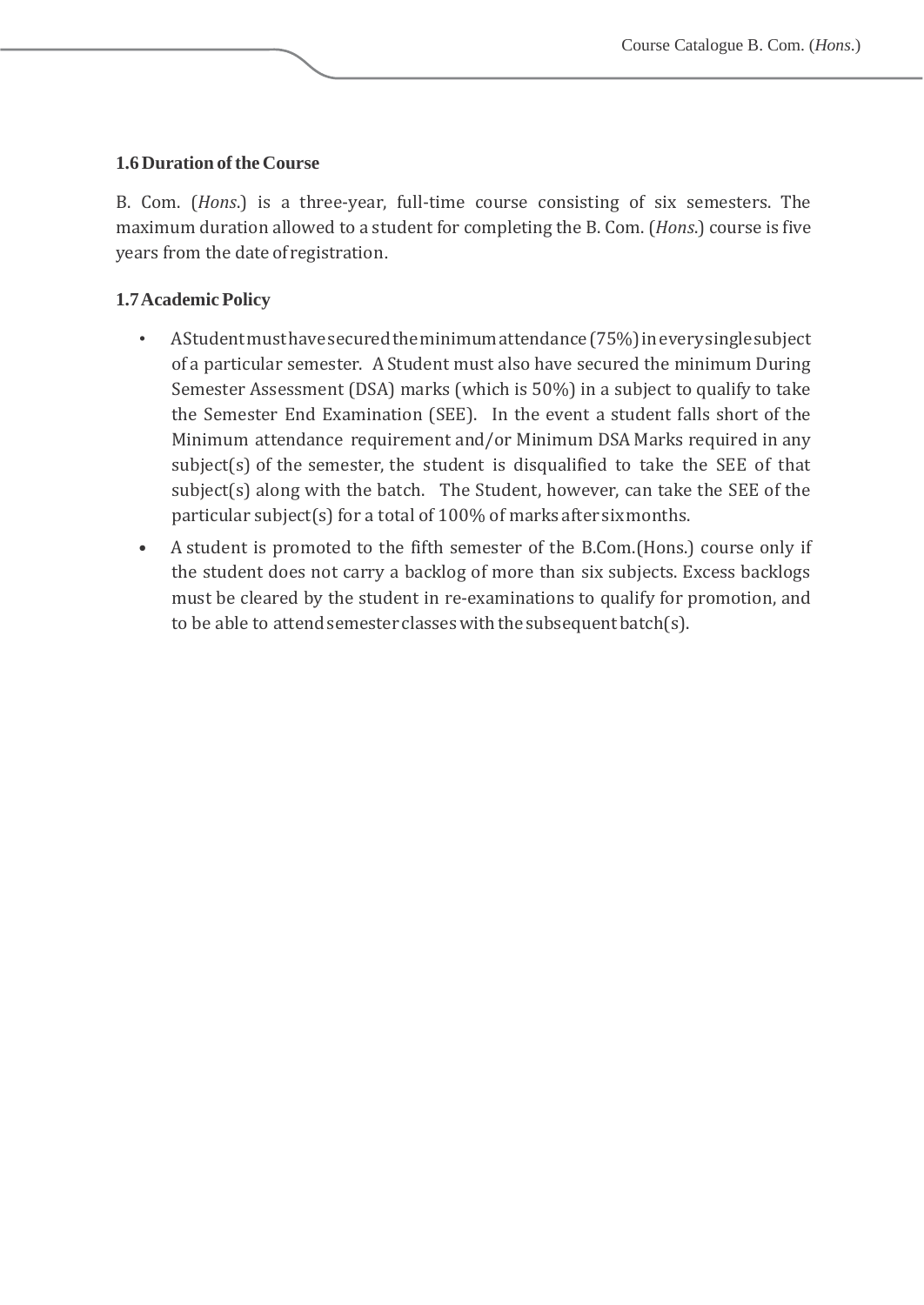#### **II. ADDITIONALINFORMATION**

- 2.1 Issue of Transcripts and Degree
	- A transcript is issued to students at the end of each semester
	- · It is the responsibility of the student to collect the transcript of each semester within the stipulated time
	- · Total credits, honor points, maximum marks, obtained marks, SGPA, CGPA and weighted percentage of marks are indicated in the transcript
	- Students receive additional transcript(s) for the subject(s) in which they failed and when they appear. These transcripts indicate revised marks, Honor Points and SGPA
	- Students are issued a Consolidated Transcript on completion of the course

The result is mentioned on the transcripts with the following indicators:

· In case of any loss of the original document issued by the University, duplicate documents are issued to the student on the payment of the requisite fee and upon fulfilling prescribed formalities

| <b>TRANSCRIPT KEY</b> |               |  |  |
|-----------------------|---------------|--|--|
| <b>ABBREVIATION</b>   | <b>KEY</b>    |  |  |
|                       | <b>PASS</b>   |  |  |
| AR                    | <b>ABSENT</b> |  |  |
|                       |               |  |  |

I INCOMPLETE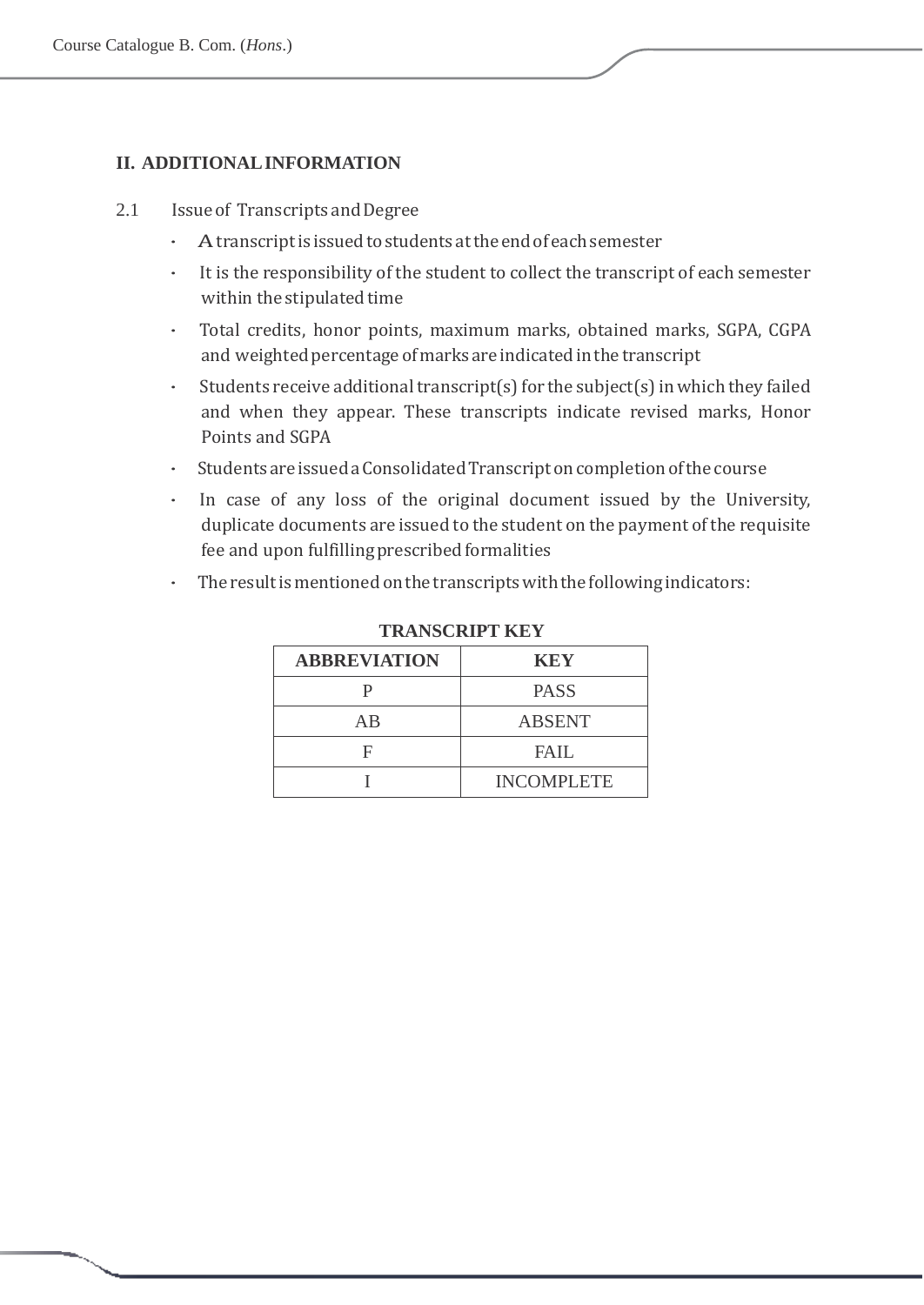**Annexure - I**

# **EXAMINATION RULES**

# **I. DETAILS OF MID SEMESTER AND SEMESTER END EXAMINATIONS FOR THEB. COM.(***HONS***.) COURSE**

#### *MID SEMESTEREXAMINATION (MSE)*

| <b>Subject</b><br><b>Credits</b> | <b>Mid Semester</b><br><b>Exam</b><br><b>Duration and Number</b> | <b>Mid Semester</b><br><b>Exam</b><br><b>Maximum Marks</b> | <b>Remarks</b>        |
|----------------------------------|------------------------------------------------------------------|------------------------------------------------------------|-----------------------|
|                                  | No MSE                                                           |                                                            |                       |
| 2                                | 2 hours<br>(One MSE)                                             | 50                                                         | Converted to 20 Marks |
| 3                                | 2 hours<br>(One MSE)                                             | 50                                                         | Converted to 20 Marks |
| 4                                | 3 hours<br>(One MSE)                                             | 100                                                        | Converted to 20 Marks |

#### **Mid Semester Examination**

*Note*:

i. For one credit subjects, No MSE will be conducted.

# *SEMESTER END EXAMINATION (SEE)*

At the end of every semester, a Semester End Examination is conducted.Astudent is not eligible to take the Semester End Examination of a subject(s) along with the batch if:

- i. Classroom attendance for the subject is less than 75 percent, and/or
- ii. If marks secured in the During Semester Assessment are less than 25 out of 50 (that is, less than 50 percent).

The student however can take the SEE of the particular subject(s) for a total of 100 percent of marks after six months.

| <b>Subject</b><br><b>Credits</b> | <b>Semester End</b><br><b>Exam</b><br><b>Duration</b> | <b>Semester End</b><br><b>Exam</b><br><b>Max Marks</b> | <b>Remarks</b>        |
|----------------------------------|-------------------------------------------------------|--------------------------------------------------------|-----------------------|
|                                  | 2 hours                                               | 50                                                     | 50 Marks              |
|                                  | 3 hours                                               | 100                                                    | Converted to 50 Marks |
| 3                                | 3 hours                                               | 100                                                    | Converted to 50 Marks |
|                                  | 3 hours                                               | 100                                                    | Converted to 50 Marks |

#### **Semester End Examination**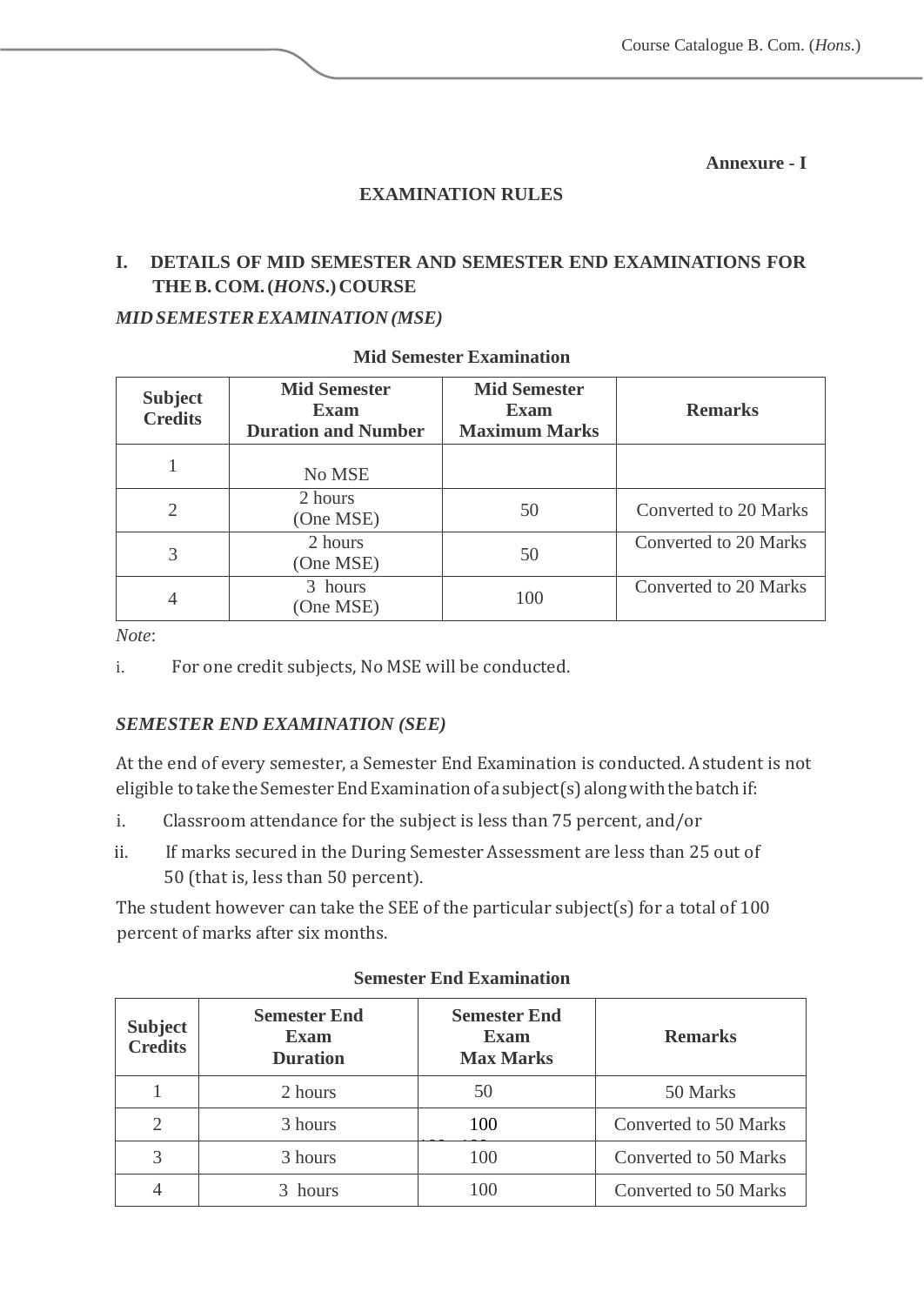## **RE-TOTALINGAND RE-EVALUATION**

- 1. Students may apply for re-evaluation within the stipulated time from the day of declaration of the respective semester results.
- 2. Re-evaluation provision is not available for Mid Semester Examinations.
- 3. Students who have secured an "E" grade may go through the process of reevaluation before applyingforare-examination.
- 4. Students who have cleared the subject(s) but wish to improve their grades can apply forare-evaluation.

# **RE-TOTALING**

The outcome of re-totaling will supersede the marks obtained earlier. The marks obtained in the re-totaling will be final.

# **RE-EVALUATION**

If there is a difference of more than 15% marks (of the Maximum Marks) between the Re- evaluation and the marks awarded earlier, the answer script will be jointly evaluated by both the evaluators and the marks awarded will be considered as reevaluation marks. The positive changes in the marks should be incorporated irrespective of change in results. Otherwise, the earlier marks shall be final."

# **RE-EXAMINATION**

A student who has failed in respective subject (s) can re-appear for SEE for those  $subject(s)$  in re-examinations, which are held once in six months. The student who has been declared as "Incomplete" (Not Eligible) can re-appear for those subject(s) in a re-examination after six months. The student who has been identified as involved in malpractice will be allowed to appear for thosesubject(s)onlyafter the lapse of the penalty period.

# **FAIL**

If a student secures less than 50 percent marks in the Semester End Examination or declared not eligible of a subject, then that student shall be declared as 'Fail'.

# **OVERALLPERFORMANCE**

A student's overall performance from both components (DSA and SEE) is assessed for a maximumof100marks foreachsubject.

# **ISSUEOFTRANSCRIPT**

A transcript is issued at the end of each semester indicating grades awarded against each subject. Upon the successful completion of the B. Com. (*Hons*.) degree a consolidated official transcript is issued by the Registrar (Examination & Evaluation) of the University to the student.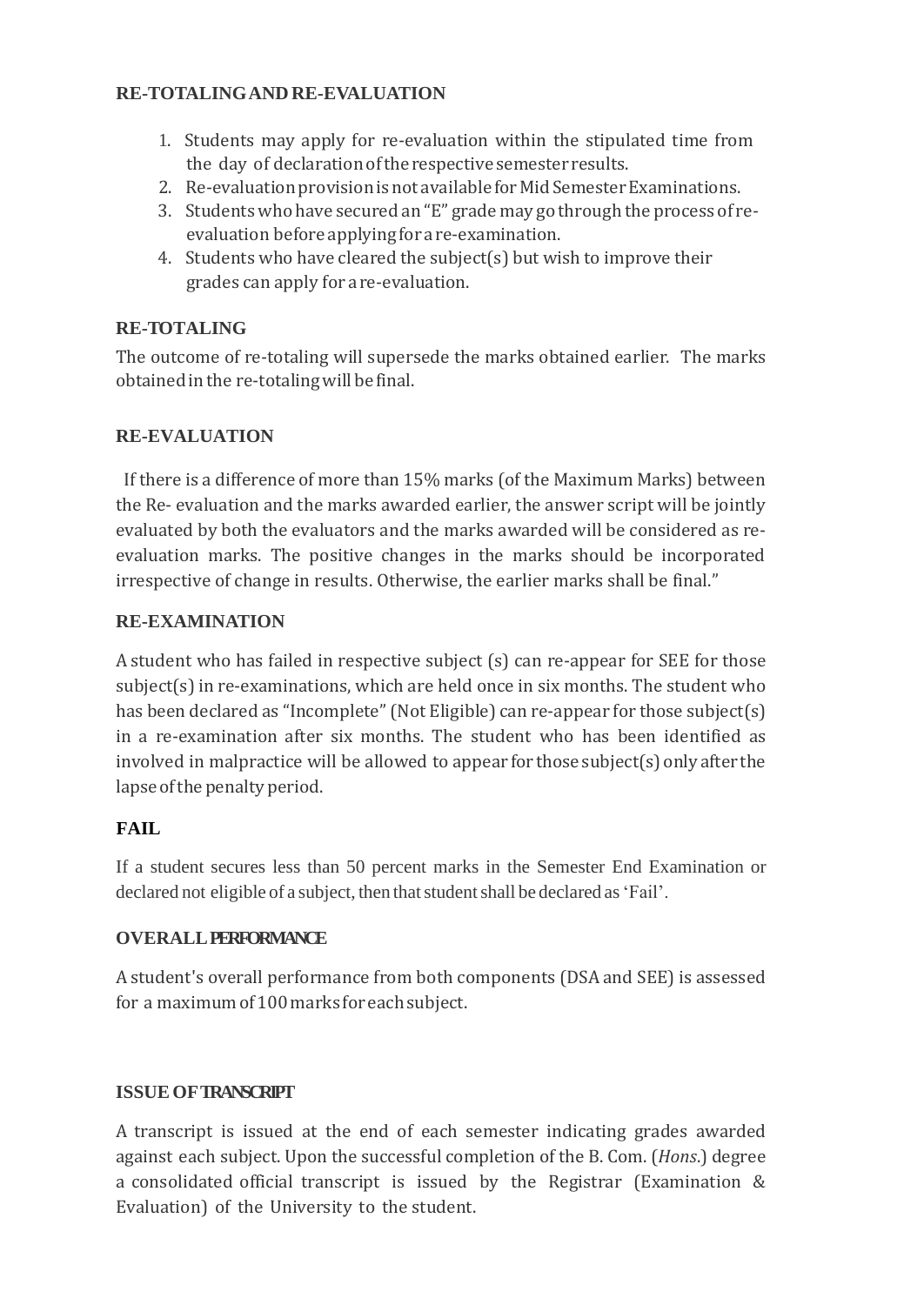#### **EXAMINATION FEE**

The examination fee per semester as well as the re-examination or re-evaluation fee per subject shallbepaidbythestudent asper theUniversitynorms.

# **II.EXAMINATIONS GUIDELINES**

Students are required to read and internalize the guidelines detailed below.

The Department of Commerce of the Alliance School of Business places greater importance on academic rigor and academic integrity.The standards of conduct and discipline, which students are expected to show while writing examinations are equally high. Students should note that any breach ofthese guidelineswill resultin disciplinary procedures.

# *PRIORTO EXAMINATION*

- 1. Seat numbers and venue are displayed on the Official Notice Board at least 30 minutes before thecommencementoftheExamination.
- 2. Students must know their seat numbers and venue before entering the Examination Hall.
- 3. Any student who has not been allotted a seat number and venue or who has any queries about these should inform the Registrar (Examination & Evaluation) and complete the required formalities prior to the commencementoftheexamination.
- 4. Students must carry the Department's identification card for MSE and also Hall Ticket for SEE to the Examination Hall.
- 5. Students must possess all materials such as calculators, pens, pencils, rulers and erasers, which are necessary for the examination. Exchange of any material among the students is strictly prohibited during examination.
- 6. Students must ensure that the calculator for use in the examination is mathonly, non- programmable, silent and battery-operated.The invigilator for the examination will have the final say on a calculator's admissibility.
- 7. Students must ensure that mobile phones and laptops or any other electronic devices are switched off and placed with personal belongings in the area designated by the invigilator.
- 8. Students must ensure that under no circumstances will they carry any unauthorized materialintotheExaminationHall.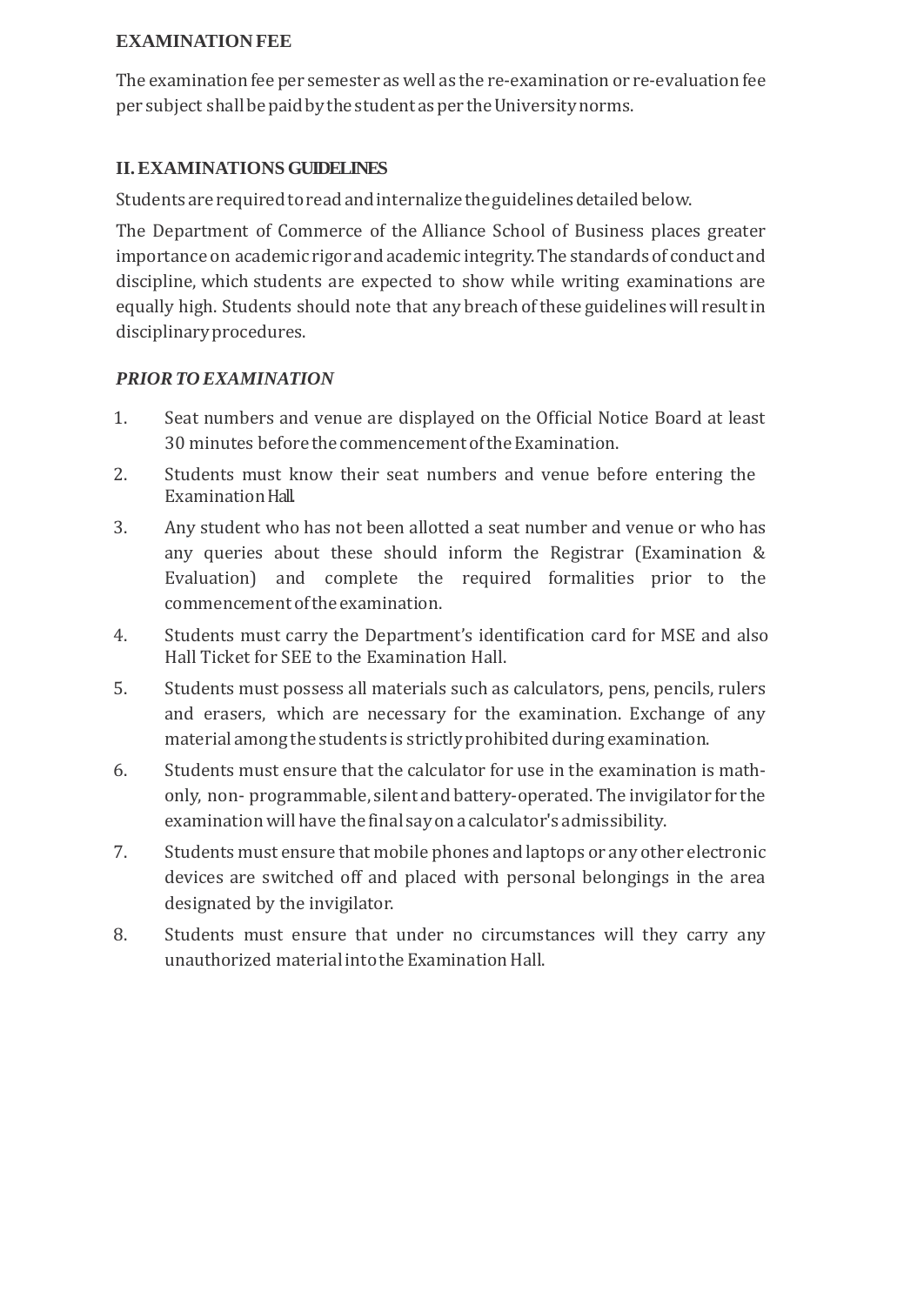#### *DURING EXAMINATIONS*

- 1. Students are advised to arrive in the Examination Hall at least five minutes before the commencement of the examination. Students should check their seat numbers, and take assigned seats.
- 2. Entry into the Examination Hall is not permitted after 30 minutes from the commencement of the examination.
- 3. Students must enter the required information on the answer booklets before attempting the answers to the questions.
- 4. Rough work or calculations can be done on the last pages of the answer booklet. This page(s), however, should be crossed out before submitting the answerbooklet.
- 5. Students mustwrite answers in pen (not pencil) and only in the answer booklet Provided. DONOTuseredink.
- 6. Studentsmustnotfoldor crease the answerbooklet.
- 7. Students must refrain from identifying themselves anywhere in their answer booklet except as required on the front or cover page of the booklet.
- 8. Students are required to only write in the answer booklet provided by the invigilator. Graph sheets wherever required will be issued in addition to the answer booklet.
- 9. Students who have completed writing the answers before one hour has elapsed, will have to wait until the hour has passed before being permitted to leave the Examination Hall.
- 10. Students should maintain silence, discipline and avoid creating distractions.
- 11. Students should be cooperative with the invigilators and follow instructions. An invigilator is authorized to exclude a student from an examination if the circumstances warrant. If this happens, the invigilator will submit a written report on the circumstances to the Registrar (Examination & Evaluation) immediately after the examination.
- 12. Students shall not use or have in their possession any books, writing papers, notes, manuscripts, electronic items (including electronic dictionaries), laptops, i-Pods, or any formof storedor recordedinformation.
- 13. Food or beverages are not permitted in the Examination Hall.

# *CONCLUDING FORMALITIES OFEXAMINATIONS*

- 1. The invigilator will give a time check to students 15 minutes before the allotted time expires. Students shall cease writing immediately when the time for writing the examination is over and hand in their answer booklet. No time extension is permitted.
- 2. Students are responsible for returning the answer booklet and formula tables, within the approved time regardless of whether or not they have finished.
- 3. Examination answer booklets must be submitted intact. No part of the answer booklet or graph sheets must be defaced, removed, destroyed or taken out of theExaminationHall.
- 4. Approval for extension of time for completing an examination is solely at the discretion of the Registrar (Examination & Evaluation).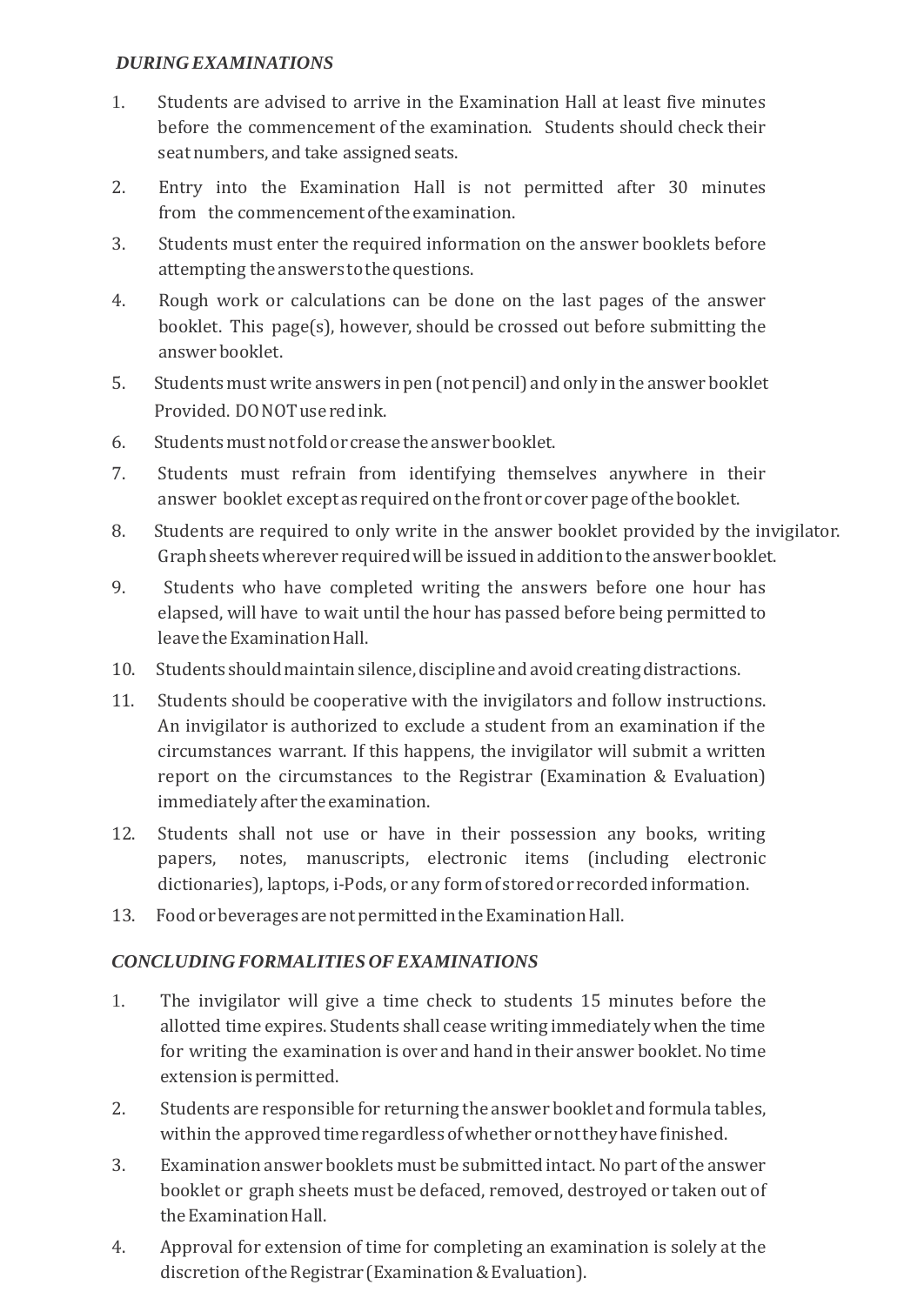# **Dress Code and ID card Policy:**

## **Dress Code**

Students are required to be dressed appropriately while on the University Campus (Administrative Building, Learning Center, Technical Block, Laboratories, etc.) at all times; Monday through Friday.

The dress code shall be as follows:

| Male   | Formal dress (trouser and shirt), Leather Shoes; Coat is<br>preferred on formal occasions |
|--------|-------------------------------------------------------------------------------------------|
| Female | Western formals / Salwar Kameez; Shoes / Semi-shoes                                       |

On Saturdays and Sundays, students may wear smart casuals. One can be casually, but appropriately and decently dressed, at other locations on the campus.

#### **ID Card**

 All students shall wear the ID card issued by the University at all times during office hours while on all Alliance University premises.

Date :